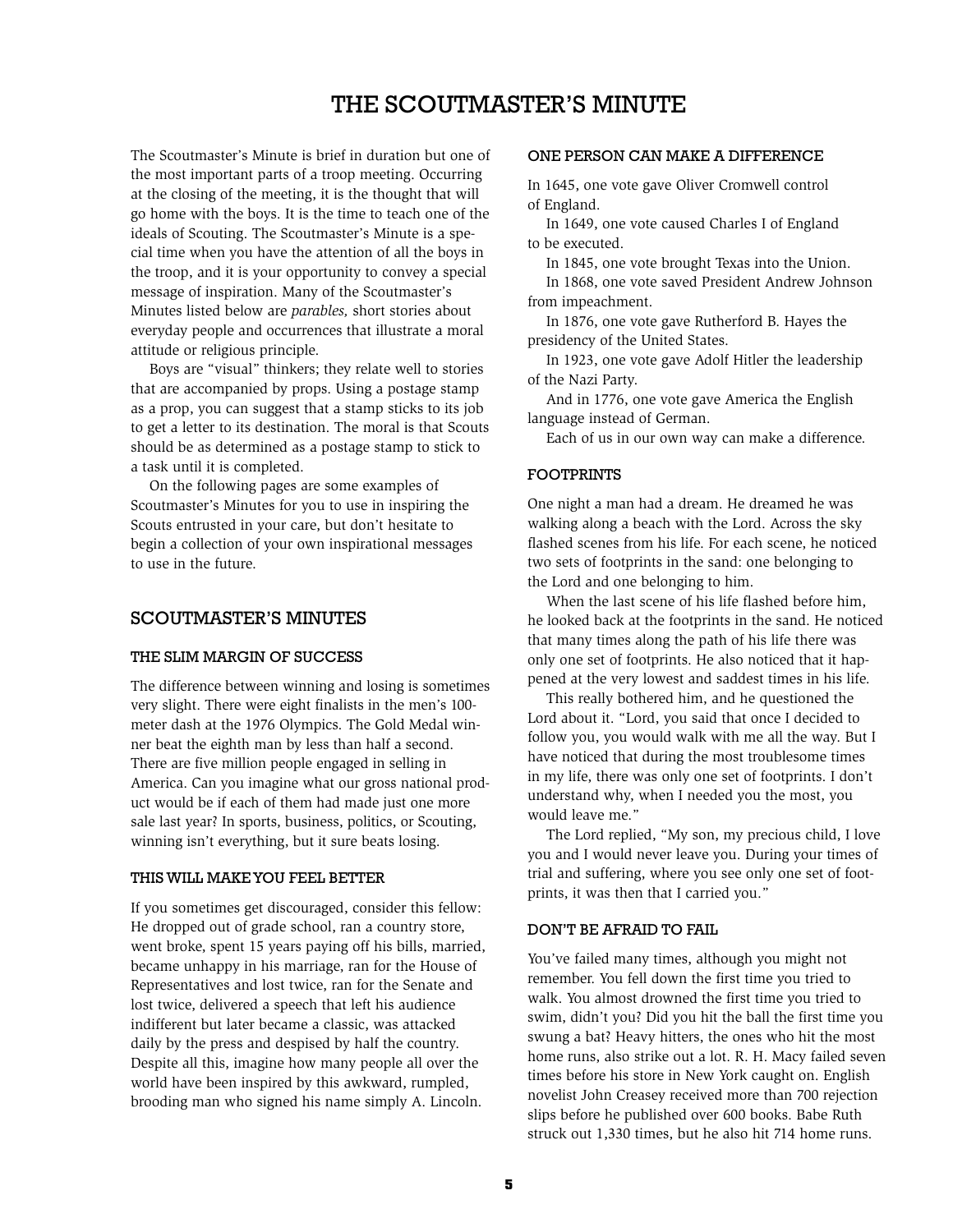Don't worry about failure. Worry about the chances you miss when you don't even try.

# Aim So High You'll Never Be Bored

The greatest waste of our natural resources is the number of people who never achieve their potential. Get out of that slow lane. Shift into the fast lane. If you think you can't, you won't. If you think you can, there's a good chance you will. Just making the effort will make you feel like a new person. Reputations are made by searching for things that can't be done and doing them. Aim low: boring. Aim high: soaring.

### WATER WORLD

Challenge each of your patrols to huddle and try this exercise in problem solving.

*Problem:* You must measure exactly 1 gallon of water out of a 20-gallon barrel. You have only a 5-gallon bucket and a 3-gallon bucket. How can you measure exactly 1 gallon?

*Solution:* Fill the 3-gallon bucket and pour it into the 5-gallon bucket. Refill the 3-gallon bucket and pour it into the 5-gallon bucket until it is full. The remainder in the 3-gallon bucket will be exactly 1 gallon. A simple solution to a problem that appeared complex!

#### Reach Higher

Tape a large piece of paper on a wall at your eye level. Ask two or three Scouts to come up and make a mark on the paper with a marker as high as they can reach. Thank them for their effort and allow them to return to their seats. Tell the troop that we can all usually do better than our first effort. Remind them that you asked the Scouts to reach as high as they could.

Ask the same Scouts to come back up and see if they can do better than their first effort. (It never fails that they will always reach two to three inches higher on the second try.)

This is a good opportunity to emphasize doing one's very best, and to give every project one's "second effort" on the first try.

#### CAN'T TO CAN!

Every now and then we hear a Scout use the word *can't:* "I can't hike 15 miles" or "I can't tie that knot," etc. It's at that point I'll stop the meeting and ask the Scouts to give the Scout sign and repeat after me, "On my honor I will do my best!" Then I step up to our chalkboard, write out the word *can't* in big letters, and ask the boys if that word appears anywhere in the Scout Oath or Law. At that point, I erase the "t" and explain to the Scouts that their trail to the Eagle rank will be much easier if they start telling themselves they *can* do it instead of using that other word. Before I walk away from the chalkboard, I write a big "I" in front of the *can* and leave it there until the next meeting. The first thing they see the next time they walk in is the words "I can!"

# A Bicycle

Have you ever thought about how a bicycle works? Most of us just hop on and let it take us where we want to go without giving it a second thought. A closer look shows it takes a lot of different pieces doing their part and working together to make transportation happen.

When you push the pedal with your foot, a lot happens to make the wheels turn. The pedal turns a crank that turns a gear, which pulls a chain that turns another gear, which turns a hub, which pulls the spokes, which turns the wheel, which pulls the tire that pushes against the road to make the bike go.

When you want to stop, you pull a lever that pulls a cable against a housing, which causes another lever to move, which pushes a pad against the wheel. Changing gears involves levers, cables, housing, springs, and pulleys working together. If any one part fails to work when it is supposed to, the whole system fails to work. When one system fails, the bike can still be ridden, but not in top form.

You are the parts, just like on the bicycle. Our patrols are like the pedaling, braking, and gear-changing systems. The senior patrol leader is like the rider. He directs a pedal or a lever—your patrol leaders—to do their part and they in turn ask you to do yours. If you choose not to do your part, your patrol suffers and the troop doesn't work well. The troop is our vehicle to adventure, fellowship, and good times. And each of you is a very important part.

#### Symbols

There are a lot of symbols that we recognize. Let's take some time to name or draw a few that we know: the Coca-Cola logo, a poison warning label, a stop or yield sign, the Kmart logo, the Scout badge, a heart symbol, cross, etc.

When you see these symbols, you know what they mean—what they stand for, what some of them instruct you to do.

You, too, are a symbol. You represent the Boy Scouts of America. People see you and know that you stand for something good. You stand for being trustworthy, loyal, helpful, friendly, courteous, kind, obedient, cheerful, thrifty, brave, clean, and reverent. Be a good symbol!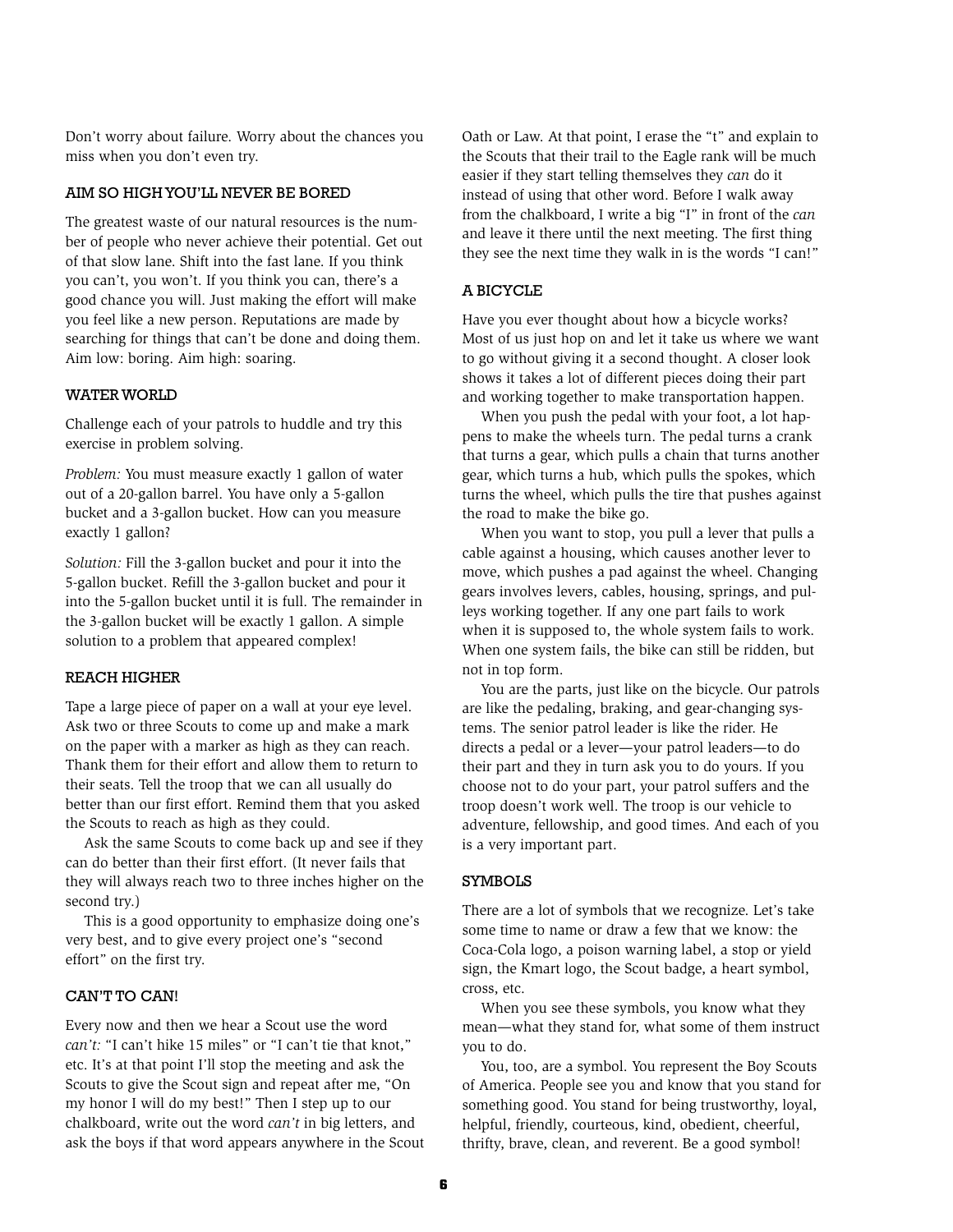### Aptitude and Attitude

We are all different. We have different aptitudes and attitudes. *Aptitude* is a natural ability or talent, one's capacity to learn. *Attitude* is a mood or a state of mind shown by actions and words.

As Scouts we must respect each other's aptitudes. We must be patient, whether we are teaching or being taught. Our attitude toward what we are doing reflects what we are. If you have a good attitude, your aptitude will improve.

### A Game of Cards

Christopher Reeve was a movie actor who played the part of Superman. Everything was going right for him. He had a successful acting career and a nice family; he was seemingly all set for a wonderful life. Then he had a horse-riding accident that left him paralyzed from the shoulders down. All he could move was his neck a little bit—he couldn't even breathe on his own. It looked like everything had changed for Chris, and that the rest of his life would be very dismal.

It was true that nearly everything had changed for Chris. Two things that hadn't changed were his positive attitude and the people around him who really cared. Chris fought the desperate feeling of being paralyzed, the fear of his breathing machine shutting off and no one being there to help him, the fear of anything happening and not being able to do anything about it, not even yelling for help. He worked hard to get some "feeling" (if that is what it could be called) and learned to breathe somewhat on his own—he learned to talk by drawing in a mouthful of air and slowly letting it out past his voice box. This took hours and hours of painful, scary work, but with his positive attitude and other people helping, he improved his situation.

He said in an interview that life is like a game of cards. If you enjoy the game and you want a chance at winning, you will keep playing cards. Sometimes you get a good hand with a lot of face cards and sometimes not. You have to play with the cards you are dealt. There is always a chance that you will win. If the game is worth playing, you will keep playing. The game of life is worth playing. Do your best to fight off the fear of losing and encourage others to keep playing "the game."

### **LOYALTY**

Don considered himself a musician. He played the tambourine in junior high school, but he wasn't very good. He also thought of himself as a singer, but he couldn't have carried a tune in a bucket.

Years passed, and when all of his school friends were going to college and pursuing careers, Don nurtured his

dream of becoming a singer–songwriter by moving to Nashville, Tennessee.

Once there, Don made the most of his limited resources. He bought a used car and slept in it. He took a job working nights so he could visit record companies during the day. He learned to play the guitar. As years passed, he kept writing songs, practicing, and knocking on doors.

After many years, Don finally got a song on the radio and it made the country hit charts. More time passed and Kenny Rogers recorded one of his songs. "The Gambler" was the title song for one of the best-selling country-music albums of that time.

Since then, Don Schlitz has had 23 number one songs on the charts. As a result of his focused determination, the teenage dreamer had become a success. Don had done five things essential to success, without even knowing it. They are the following:

- **1. Define your goals.** Set a goal and picture yourself accomplishing that goal.
- **2. Seek out those who know more than you do.** Model your efforts on theirs, adjusting and improving as you go.
- **3. Pursue your vision with determination.** Successful people don't quit. The biggest difference between those who are successful and those who aren't is usually not talent, but persistence.
- **4. Make an emotional commitment.** You will sometimes want to quit after too many losses, but you have to pull yourself together with enthusiasm and commitment.
- **5. Review and renew your goals.** As you reach your goals, set new ones. Go to the next level.

#### Thanksgiving

At Thanksgiving we always think of everything we are thankful for—things like friends, family, freedom, churches, schools, plenty of food, activities we can do, places we have been. It's great that we can have things that we can be thankful for. Not everyone gets everything they want, but everyone should be thankful for what they have. Thankfulness is not having what you want, but wanting what you have.

Another part of Thanksgiving is the giving part. Not everyone can give money, but everyone can give time. You can give by doing a Good Turn every day. To do a Good Turn, you can't expect to be rewarded (or paid). Maybe you can help shovel a neighbor's sidewalk, offer to get groceries for an elderly person, or just do a favor for someone. It can be as simple as holding a door for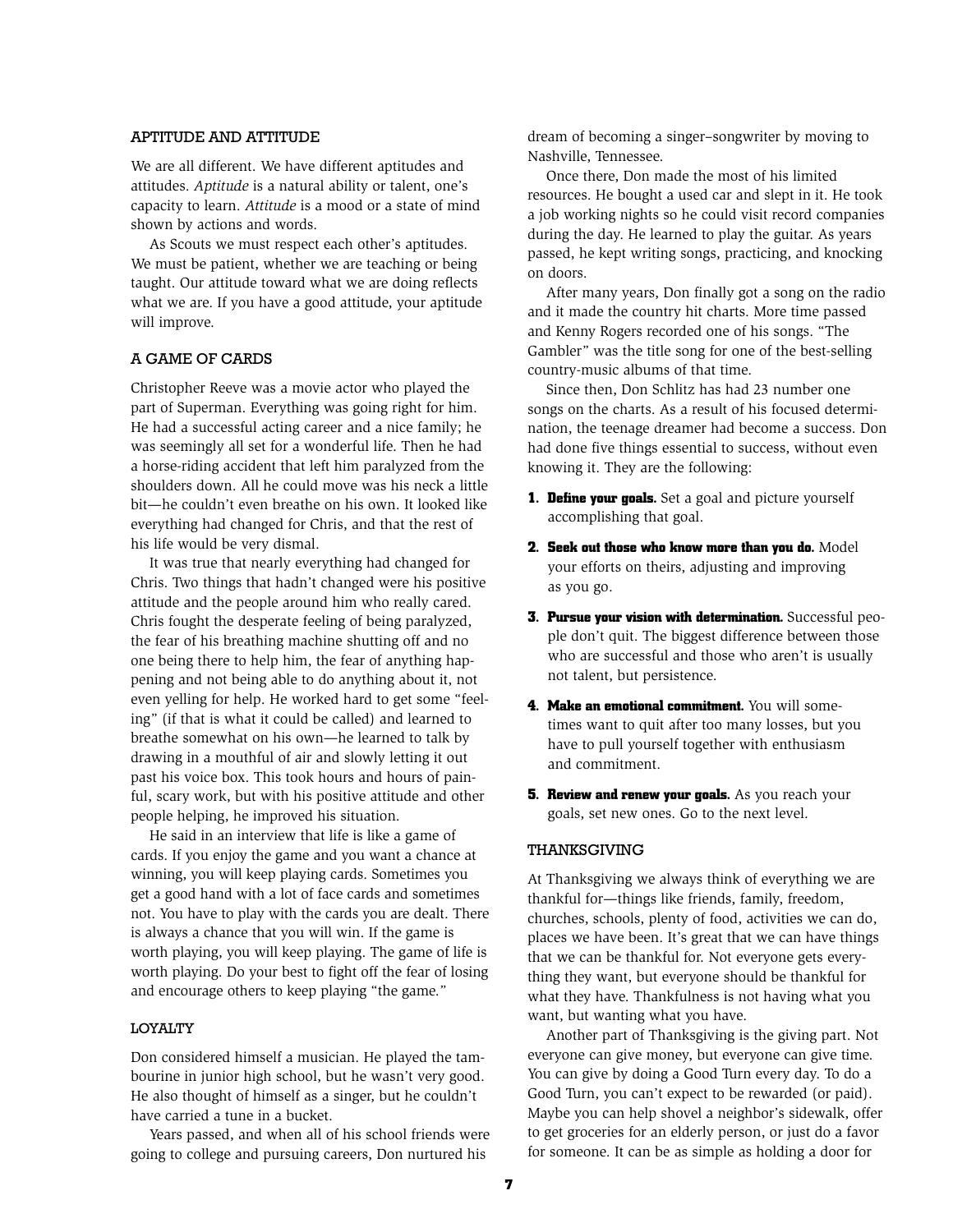someone. Whatever kind of Good Turn you do, don't take more than a thank-you for doing it. Now is a good time for you to begin being a good Scout and follow the Scout slogan, "Do a Good Turn Daily."

#### Trick or Treat

A young university student was walking along with one of his professors when they came across a pair of shoes that belonged to an old man working in a field nearby. Our young friend suggested hiding the old man's shoes, but the professor objected. "We must never amuse ourselves at the expense of others," he said. "Why not put a dollar in each shoe and see what he will do?"

Together they did this, then hid themselves behind a bush. Soon the old man returned for his shoes. He put one foot into a shoe, then quickly removed it to see what was causing the discomfort. Finding the dollar, he examined it closely, then looked about to see who might have put it in his shoe. There was no one around, so he started to put on his other shoe and, to his amazement, found a dollar in it, too. Overwhelmed, he looked up toward Heaven and thanked God aloud for meeting the need of his distressed family.

The student was deeply moved by what he had witnessed. "Now," said the professor, "is not the treat better than the trick?"

#### Bravery

Actor and martial arts expert Chuck Norris knows that *might* does not always mean *right.* He explains:

Not long ago, after a day of filming my television series, I went alone to a small Texas cafe. As I sat in a corner booth, a large man towered over me and said with an edge to his voice that I was sitting in his booth. I didn't like his tone or his implicit threat, but I said nothing and moved to another booth. A few minutes later, though, the big fellow was headed back in my direction. Here he comes, I thought, a local tough out to make a name for himself by taking on Chuck Norris in a fight.

When he arrived at my new booth, he looked directly at me. "You're Chuck Norris," he said. I nodded.

"You could have whipped me good back there a few minutes ago," he said. "Why didn't you?"

"What would it have proved?" I asked.

He thought that over for a moment and then offered me his hand. "No hard feelings?" he said.

"None," I said, and shook his hand. I had avoided a confrontation and made a friend. *I had won by losing.*

#### A Scout Is Clean

(You will need one clean, opaque cup filled with very dirty water and one opaque cup, dirty on the outside and filled with clean water. The soiling of the outside of the dirty cup and the murkiness of the water in the clean cup must be exaggerated.)

(Hold up both cups so that the Scouts can see the outsides clearly but not what is inside.) Which of these cups of water do you think I should drink from? You probably think that I should drink from the clean cup. But, you see, the cup that appears clean really contains very dirty water. (Walk around the room and show the dirty water to the Scouts.) It's the other cup, the one that looks dirty on the outside, that is really clean. (Show the clean water.)

It doesn't really matter if Scouts play hard and get dirty doing the many fun activities we do in our troop. We can always take a shower and get clean again. But, it is a little harder to keep our insides clean. When the Scout Law says "A Scout is clean," it is also referring to our inside selves. A Scout has clean language, clean manners, and clean thinking.

#### Trim Your Sail

One merit badge that I really enjoyed earning as a Scout was Small-Boat Sailing. And the thing that most impressed me was learning how to tack. In a sailboat, you can't get upwind by steering straight into the wind. You have to move into it at an angle, with the mainsail close-hauled, and the centerboard down. By putting together a series of tacks, which looks like a big zigzag pattern as you go through the water, you can actually get yourself upwind of your starting point.

Sailors have a saying for this: They'll tell you to "trim your sail so as to gain an advantage, even in an adverse wind." A good sailor knows how to take the very wind that is trying to blow him backward from his intended course, and use it instead to move his boat forward. His forward progress might not be fast with all those tacks, but it's steady.

There'll be times in your life—there'll be times in your Scouting career—when you'll encounter an "adverse wind." Everything seems to be moving against your intended course. Well, maybe you can't steer straight into the opposing "wind," but by trying a different "tack," you can find a way to move forward. That's one of the secrets of success in Small-Boat Sailing, and it works in real life, too.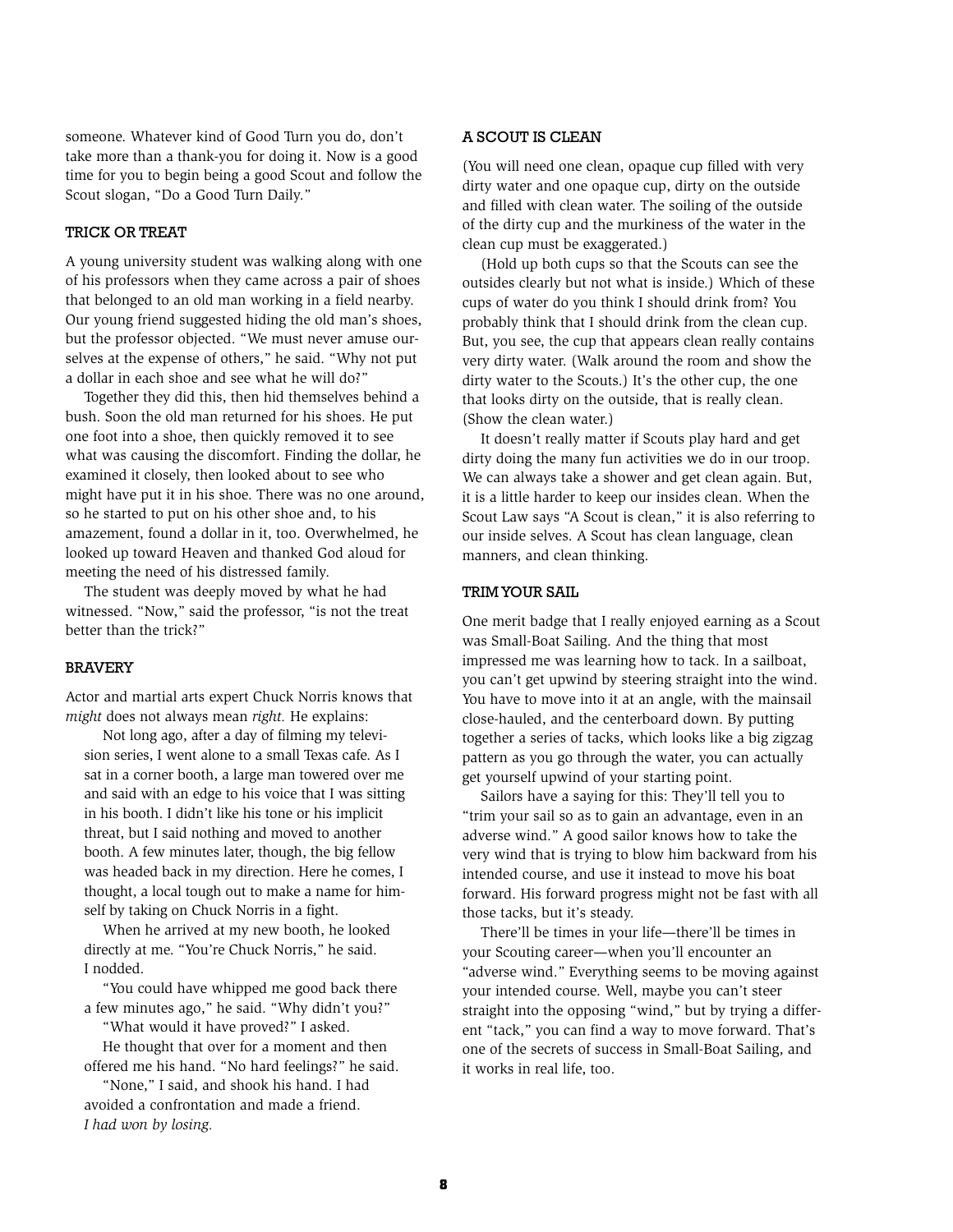### Happiness

Here's a quote attributed to Benjamin Franklin: "Happiness is produced not so much by great pieces of good fortune that seldom happen, as by little advantages that occur every day."

I know some adults who are wasting away their lives, and their money, waiting for the day when they'll "hit it big" in the state lottery. All they think they need is to win a million bucks, and then they'll be happy. The problem is, of course, that day is highly unlikely ever to happen for them.

Ben Franklin suggests a much surer thing: Grab onto those little advantages that come your way every day. Perhaps it's your patrol leader offering to teach you some knots you'll need for Second Class; on the surface it's not a big thing, but take advantage of the offer—it'll make you a little bit better Scout than you were before. By steadily improving your Scoutcraft skills, by working toward the next rank, one requirement at a time, you'll gradually work yourself into a position in which you're prepared to go for some of the *big* things in Scouting like Philmont or a high-adventure trek.

#### AIM AT SOMETHING HIGH

"In the long run, men hit only what they aim at. Therefore, though they might fail immediately, they had better aim at something high."

That quote is from *Walden,* by Henry David Thoreau. Remember the troop shoot at the rifle range this past summer? You hit the target only if you aimed at it. Well, Thoreau realized that this is true in life, also. Whatever your goals are, you won't achieve them unless you aim for them. You might completely miss the mark on your first few shots, but as you practice and gain knowledge, and experience, and control, you'll become a better marksman, able to consistently hit your target.

And set a *high* goal for yourself. Those who have reached the rank of Eagle Scout in this troop will tell you that they decided early to aim for Scouting's highest rank, and then they kept that target in their sights until they hit it.

#### **PERSISTENCE**

I'd like to share a quote from Calvin Coolidge, who was our thirtieth president, serving from 1923 to 1929. He was known as a man of few words—one of his nicknames was "Silent Cal," but here's one thing he said that I really like:

"Nothing in the world can take the place of persistence. Talent will not; nothing is more common than unsuccessful men with talent. Genius will not; unrewarded genius is almost a proverb. Education will not; the world is full of educated derelicts.

"Persistence and determination are omnipotent. The slogan 'press on' has solved and always will solve the problems of the human race."

#### **GIVING**

In Israel, there are two major bodies of water. Both of these bodies of water are fed by the waters of the River Jordan. One is the Sea of Galilee, which is full of fish and is surrounded by lush vegetation and trees. It is a living body in every sense. The other is the Dead Sea. There is nothing green there, there are no fish, and the sea is stagnant and dead.

The difference is that the Sea of Galilee overflows. For every gallon of water that flows into the sea, a gallon is given up and is passed on downstream. It is constantly renewing itself. It gives as much as it takes.

The Dead Sea, on the other hand, because of its geography, only takes. It gives up nothing. The water there is never cleansed; it stagnates and dies. And everything depending on it dies also.

Some people say that there are two kinds of people in the world—those who constantly give of themselves (who help other people at all times), and those who only take.

Which kind are you?

#### BE PREPARED FOR WHAT?

Scouts, every one of you can tell me, without thinking, what the two words on the Second Class pin are. That's right, "Be prepared."

There is a story of a Scout in Oklahoma. His younger sister went too near a gas heater and instantly her clothes were in flames. The father and his 13-yearold Scout-trained son rushed up the stairs to try to help. Remembering his first-aid work, the Scout knew what to do and he did it immediately. He grabbed a small rug and rolled the screaming child in it. He had been prepared.

In a moment he had smothered the flames and prevented serious injury to the child.

"Thank God my son is a Scout," the boy's father told the Scoutmaster. "He knew what to do while I stood confused."

That's what it means to *be prepared.*

Once someone asked Baden-Powell, "Be prepared for what?" "Why, for any old thing!" he replied.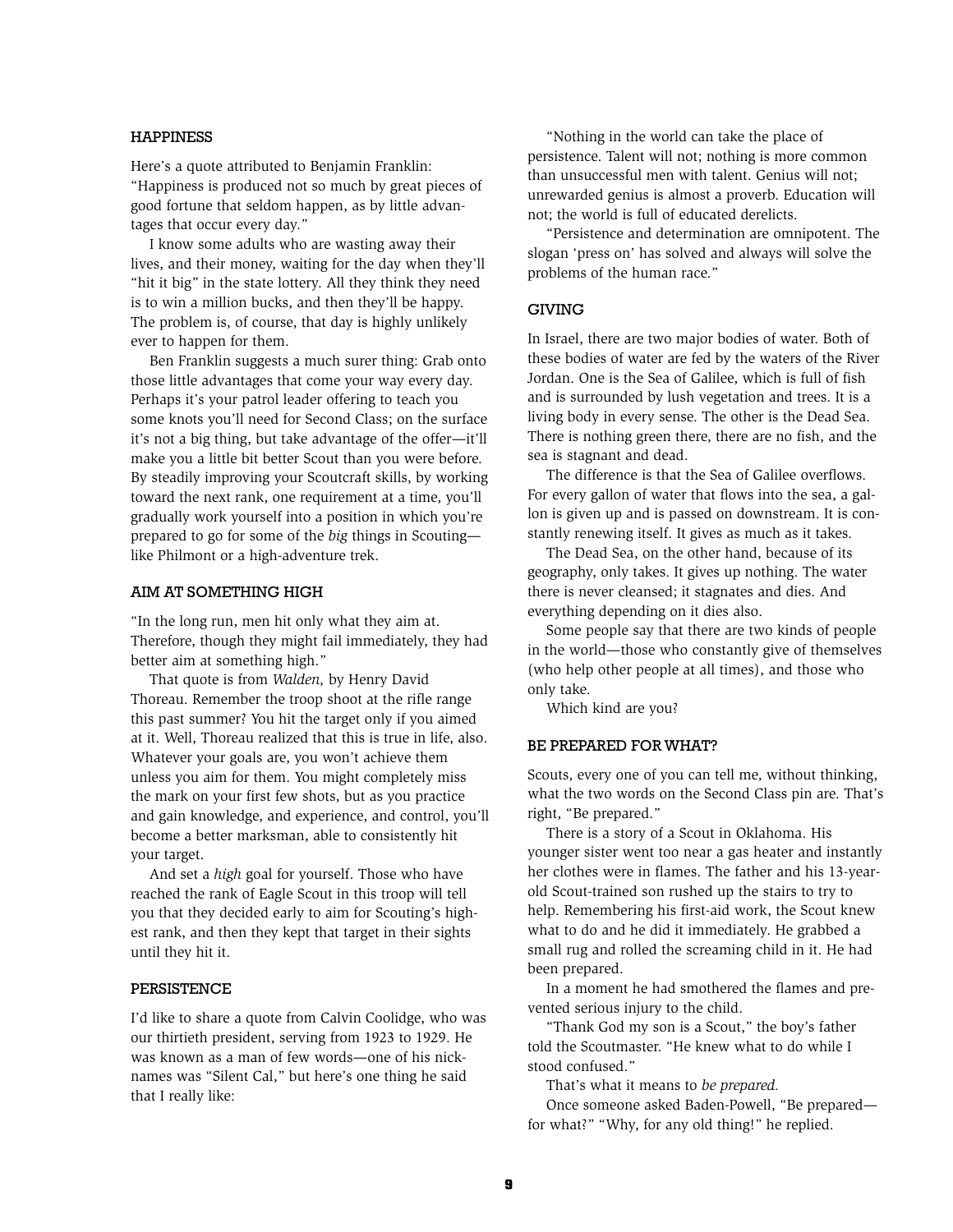### WHY ARE YOU IN SCOUTING?

You know, there are more than a million Scouts in our country. I wonder how many of them will stay in Scouting and climb to the top, don't you?

Tell me, why are you in Scouting? (Pause for answers.) So many boys enter Scouting for just one reason—to have fun. If you think that's the only reason you're in Scouting, believe me, there are other good reasons, too.

Sure Scouting is fun. But a lot of other things are fun, too. If you're just looking for fun, you can play all kinds of indoor and outdoor games, go to the movies, watch television—or a thousand other things.

Scouting must be more than just fun for you. It must be a way of life, a law and an oath to which you are loyal. Unless you try to *live* Scouting, you'll find that other kinds of fun are easier and you'll quit. The loyal Scout is dedicated to the Scout Oath and the 12 points of the Scout Law. He has a deeper reason for sticking than just having fun. He sees the importance of learning the Scout skills, of developing himself so that he can *be prepared* to face anything that comes. He wants to grow to be a real man. That's why he's loyal. That's why he sticks.

I hope you won't ever quit until you're up before a court of honor some day to get your Eagle Scout badge. That will be one of the biggest days of your whole life and mine, too.

#### A Good Turn

Why does Scouting encourage a boy to do Good Turns? Here is what Lord Baden-Powell, Scouting's founder, had to say about it:

"The Scouting practices tend in a practical way to educate the boy out of the groove of selfishness. Once he becomes charitable, he is well on the way to overcome or to eradicate the danger of this habit."

The promise that a Scout makes on joining has as its first point, "To do my duty to God." Note that it does not say, "To be loyal to God," since that would merely be a state of mind. It clearly says to *do* something, which is the positive, active attitude.

Baden-Powell went on to say, "The main method of the Boy Scouts movement is to give some form of positive training rather than merely to inculcate negative precepts, since the boy is always ready to do rather than to digest. Therefore, we put into his activities the practice of Good Turns in his daily life as a foundation of future goodwill and helpfulness to others. The religious basis underlying this is common to all denominations, and we, therefore, interface with the form of none.

"Thus we teach him that to do his duty to God means, not merely to lean on his kindness, but to do his will by practicing love toward one's neighbor."

### THE NEW SCOUT

There was a boy named Jim who moved into town just after his 11th birthday. For a long time he had dreamed about becoming a Scout. Jim was a bit timid, perhaps too much so. He didn't push himself into things but usually waited for an invitation.

Well, one night Jim came down to visit our troop meeting. He looked in through the window and saw us playing and heard our voices. But he couldn't quite force himself to come down those steps. Now don't smile too broadly. It wasn't so very long ago that you might have been in Jim's place. Maybe you were inclined to be timid, too.

Jim waited around awhile and went home, without getting his nerve up to the coming-in point. He was pretty miserable about his failure, but he came back a week later.

He waited outside the door again. He just couldn't force himself to come in uninvited. Finally he saw a Scout coming down the street, heading for the meeting. That Scout was you. Now, that's all of the story I'm going to tell you tonight. What happened? Did you brush by him or did you invite him to come in?

#### HOT COCOA

At a jamboree trading post a Scout had spread out his collection of trinkets, including some fine beadwork, neckerchief slides, and badges. At a snack bar nearby, a lady picked up her cup of hot cocoa, but instantly found it too hot to handle. She juggled it for several seconds, and then lost control. The cocoa drenched the Scout's prize collection of beautiful souvenirs.

But there was no burst of angry protest—not even a rueful glance at the thoroughly ruined display. Instead, this real Scout was instantly on his feet inquiring anxiously of the startled and dismayed lady, "Did you burn yourself, ma'am?"

See what we mean when we speak of Scout spirit helping us to think of other people before we think of ourselves?

#### THE HIGH COST OF GETTING EVEN

One night years ago, I was traveling through Yellowstone Park. I sat with some other people on a stand of bleachers facing a dense growth of pine and spruce. Eventually a grizzly bear, the terror of the forest, strode out into the glare of the lights and began devouring the garbage that had been dumped there from the kitchen of one of the park's hotels. Now, a grizzly bear can whip any other animal in the Western world, with the possible exceptions of the buffalo and the Kodiak bear; yet I noticed that night that there was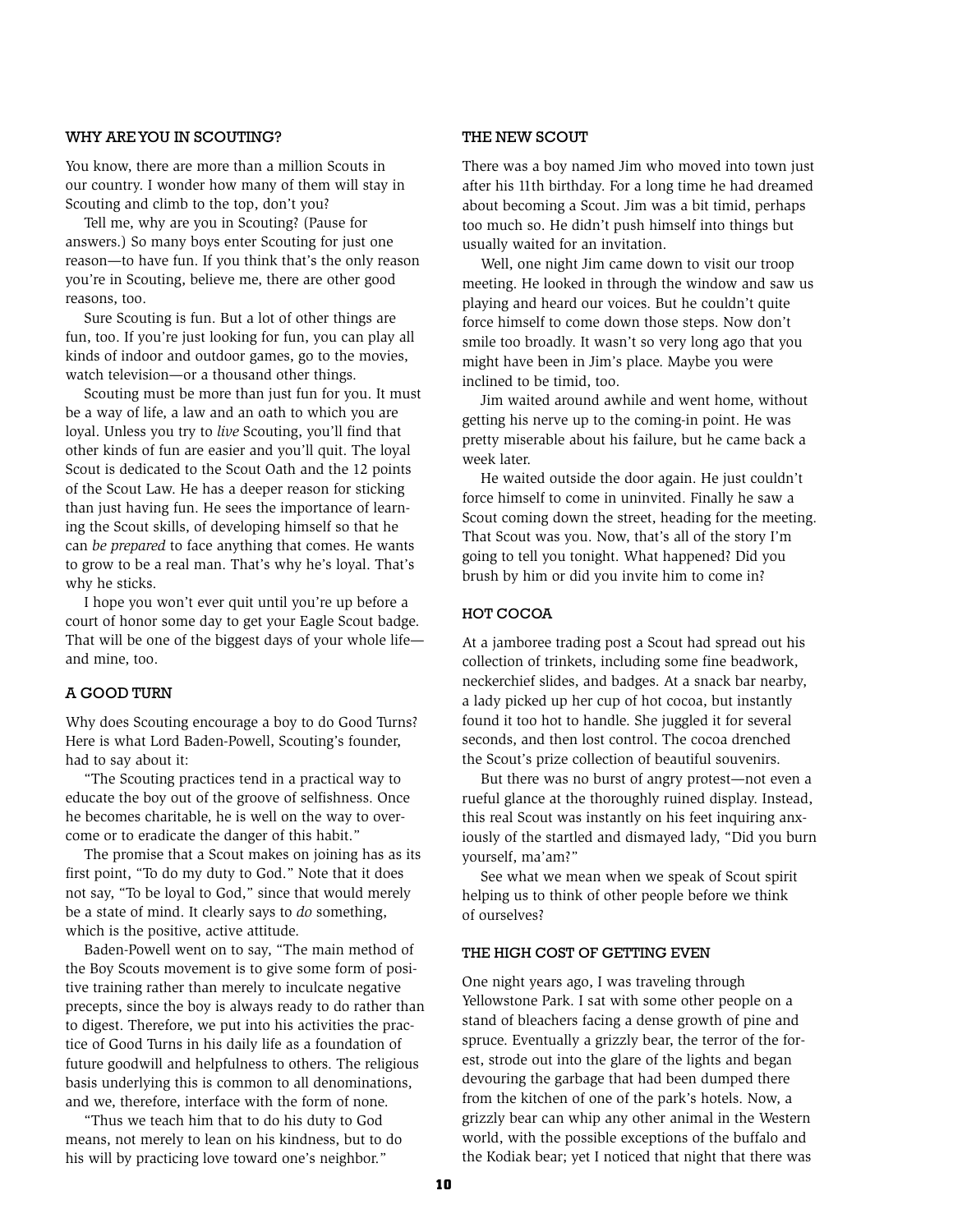one animal, and only one, that the grizzly permitted to come out of the forest and eat with him under the glare of the lights—a skunk. The grizzly knew that he could kill the skunk with one swipe of his mighty paw. Why didn't he do it? Because he had found from experience that it didn't pay.

I have also found that to be true. I have encountered both four- and two-legged skunks during my life and found from sad experience that it doesn't pay to stir up either variety.

When we hate our enemies, we are giving them power over us—power over our sleep, our appetite, our blood pressure, our health, and our happiness. Our enemies would dance with joy if they knew how they were worrying us, exasperating us, or simply getting even with us. Our hate is not hurting them at all. But our hate is turning our own days and nights into an agonizing turmoil.

Try to cultivate a mental attitude that will bring you peace and happiness.

### The Two Knapsacks

We are told that life is like a hike from the cradle to the grave. For some, it is a long trip of many moons; for others, it is a short excursion that ends unexpectedly. But all are equipped with two knapsacks—one to be carried on the back and the other on the chest.

The average hiker along the trail of life puts the faults of others in the sack on his chest so that he can always see them. His own faults he puts in the bag on his back so that he can't see them without some effort. And so, he hikes through life constantly seeing the errors of others, but overlooking his own mistakes. Guys, this pack arrangement is bad, because nobody has a successful hike through life finding fault with the other guy. The person who can see his own faults, then strive to correct them is the one who enjoys the trip and enters the happy hunting ground with thanksgiving.

So place your bag of faults upon your chest and put the bag of other people's faults and mistakes behind you, and have happy hiking.

#### WHICH PATH?

It was a cold spring morning. A light snow had fallen during the night. You know, the kind that just covers the grass. I was visiting my grandmother and grandfather on their farm.

It was still very early when Pap Pap and I started across a field to check a fence. Being the curious type, I first had to run down to the creek to see if it had frozen during the night. Then, as I started back across the field, I noticed a spot where a deer had bedded down

for the night, and I just had to check that out, too. When I'd satisfied my curiosity, I headed back toward Pap Pap. I could see that he hadn't reached the fence yet, so I still had time to look for more arrowheads to add to my collection before sprinting to the fence just before Pap Pap got there.

Pap Pap stood there for a few minutes, then told me to look back across the field at our two paths, which were very visible in the new snow. There was his, straight as an arrow from the barn to the fence. My path was scattered here and there—going first to the stream, then to where the deer had bedded down, then all across the field looking for those arrowheads. He asked me, "Which path was the correct one?" When I said, "I don't know," he replied, "Both are. Mine is surely faster and easier, but I didn't get to see the things that you saw. Remember, you always have a goal, just as we did in getting to the fence today, but sometimes, if you can, take the time to explore the wonders of life."

#### THE GOOSE STORY

Next fall, when you see geese heading south for the winter, flying along in a V formation, you might consider that science has discovered why they fly that way:

As each bird flaps its wings, it creates an uplift for the bird immediately following. By flying in V formation, the whole flock creates at least 71 percent greater flying range than if each bird flew on its own.

People who share a common direction and sense of community can get where they are going faster and easier because they are traveling on the trust of one another.

When a goose falls out of formation it suddenly feels the drag and resistance of trying to go it alone and quickly gets back into formation to take advantage of the lifting power from the bird in front. If we had as much sense as a goose we would stay in formation with those who are headed in the same direction that we are.

When the head goose gets tired, it rotates back and another goose flies point. It is sensible to take turns doing demanding jobs whether it's with people or with geese flying south.

Geese honk from behind to encourage those up front to keep up their speed. What do we say when we honk from behind?

Finally, and this is important, when a goose gets sick, or is wounded by gunshots, and falls out of formation, two other geese fall out with that goose and follow it down to lend help and protection. They stay with the fallen goose until it is able to fly or it dies; and only then do they launch out on their own, or with another formation to catch up with their group.

If we had the sense of a goose, we would stand by each other like that.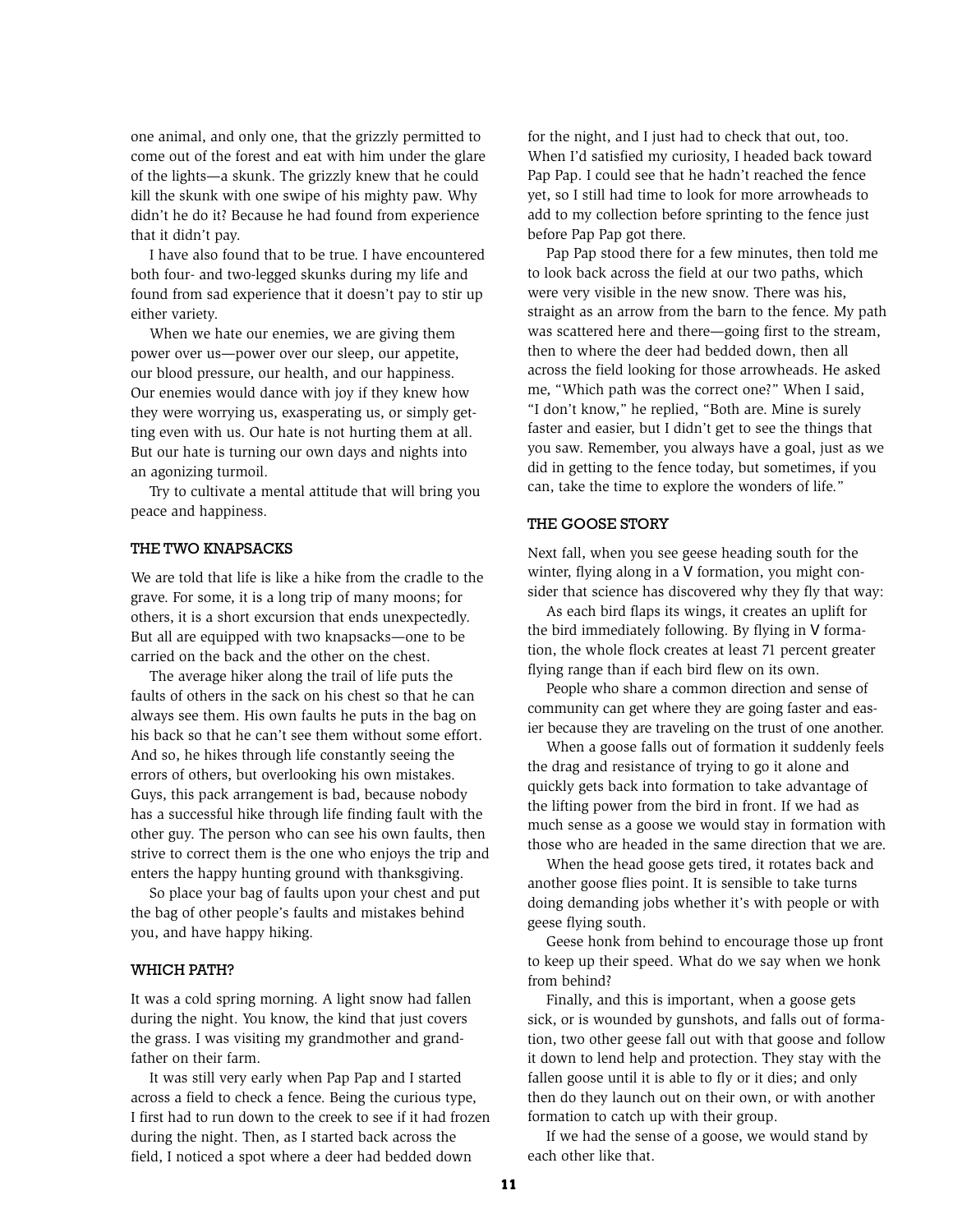### **MATCHES**

(You will need a small bundle of wooden matches and a rubber band. Gather up the matches and neatly bundle them together so that they will stand when you set them down.)

Our troop is much like these matches. (Stand the matches on end for everyone to see.) You might have noticed that we all stick together. It is the trust, friendship, and knowledge of everyone here that makes us feel this way. We know that when the going gets tough, like on our last campout, if we stick together we will come out on top. On our campout, everyone did their job. The tents were set up, the cooks prepared a fine meal, and the wood crew brought in enough firewood to last a week. We stuck together.

But what happens if we don't stick together? (Pick up the bundle of matches and take the rubber band off. Then set the bundle back on the floor. Let the matches fall and scatter.) If we don't stick together, we will all fall apart just as these matches did. When this happens we cannot accomplish as much as we can as a team. Thanks for sticking together.

#### The Carnival

I must have been only 5 or 6 when my grandfather took me to see the carnival that had come to town. It was really great. First we went to see the parade. It came right down the middle of Main Street. Then we went into the big top tent to see the acrobats and the lions. Afterward, as we were leaving, I saw where the elephants were tied and I just had to go over and see them.

I was very surprised when I noticed that the smallest elephant, just a baby really, was tied up with a very heavy chain, but its mother was tied with what seemed to be only a piece of old clothesline. I asked my grandfather why the elephants were tied so differently. He replied, "The older elephant has learned that she can't break free and run away. Her baby hasn't learned that yet, so the people in the circus have to chain her to one place. Learn from this. The older elephant could easily break free from that old rope and run away, but she has long since stopped trying. Don't *you* ever be like that and stop trying."

### The Golden Windows

It was getting toward the end of summer and I was about to enter the second grade. Each morning all summer long I had noticed a particular house up on a hill about a mile away. This house, I thought, must be spectacular because every morning when I got up, it looked like it had golden windows.

On this particular morning, I decided to go see the house with golden windows. I packed a lunch and started out on my big journey. Not long after I started, I came to a fence and couldn't resist the temptation to see how far I could walk along the top rail. Then, I continued on my way until I came to a stream, where I stopped for a long while to catch crayfish and minnows. By that time I was hungry and I ate my lunch. Starting up the hill to the house with the golden windows, I happened to see a porcupine. We stared at each other for what seemed to be an eternity. Finally, I gave up and returned to my quest.

When I did reach the house with the golden windows, I was very disappointed. There was the house, but instead of being majestic, it was a deserted, rundown shambles. The railings were falling off the porch, the screen door was off its hinges, the yard needed mowing, and the flower garden was overgrown with weeds. I was crushed. Sadly, I sat down on the front steps and just happened to gaze back toward my own home. There, in the late afternoon sun, was *my* house with golden windows!

Often in life we think that someone else has it far better than we do, or maybe that we should have a position much better than the one we have. But, we really should stop and think about all that we have and be thankful.

#### The Scout Salute and Handshake

Our Scout salute and handshake are ancient signs of bravery and respect. Back in the days when George Washington was general of the Continental Army, men carried weapons for their protection. When they met one another there was an uneasy moment as each watched the other's right hand. If it went toward his sword or gun, there was a battle, but if it went to his hat it was a salute of friendship or respect.

The left-handed shake comes to us from the Ashanti warriors whom Baden-Powell knew over a hundred years ago in South Africa. He saluted them with his right hand, but the Ashanti chieftains offered their left hands and said: "In our land only the bravest of the brave shake hands with the left hand, because to do so we must drop our shields and protection."

The Ashanti knew of General Baden-Powell's bravery, for they had fought both against him and with him, and they were proud to offer him the left-handed shake of bravery.

During February, we will honor the birthday of two brave men: General Washington, founder of our nation, and General Baden-Powell, founder of our Scouting movement. As you use the Scout salute and handshake, remember these two great men.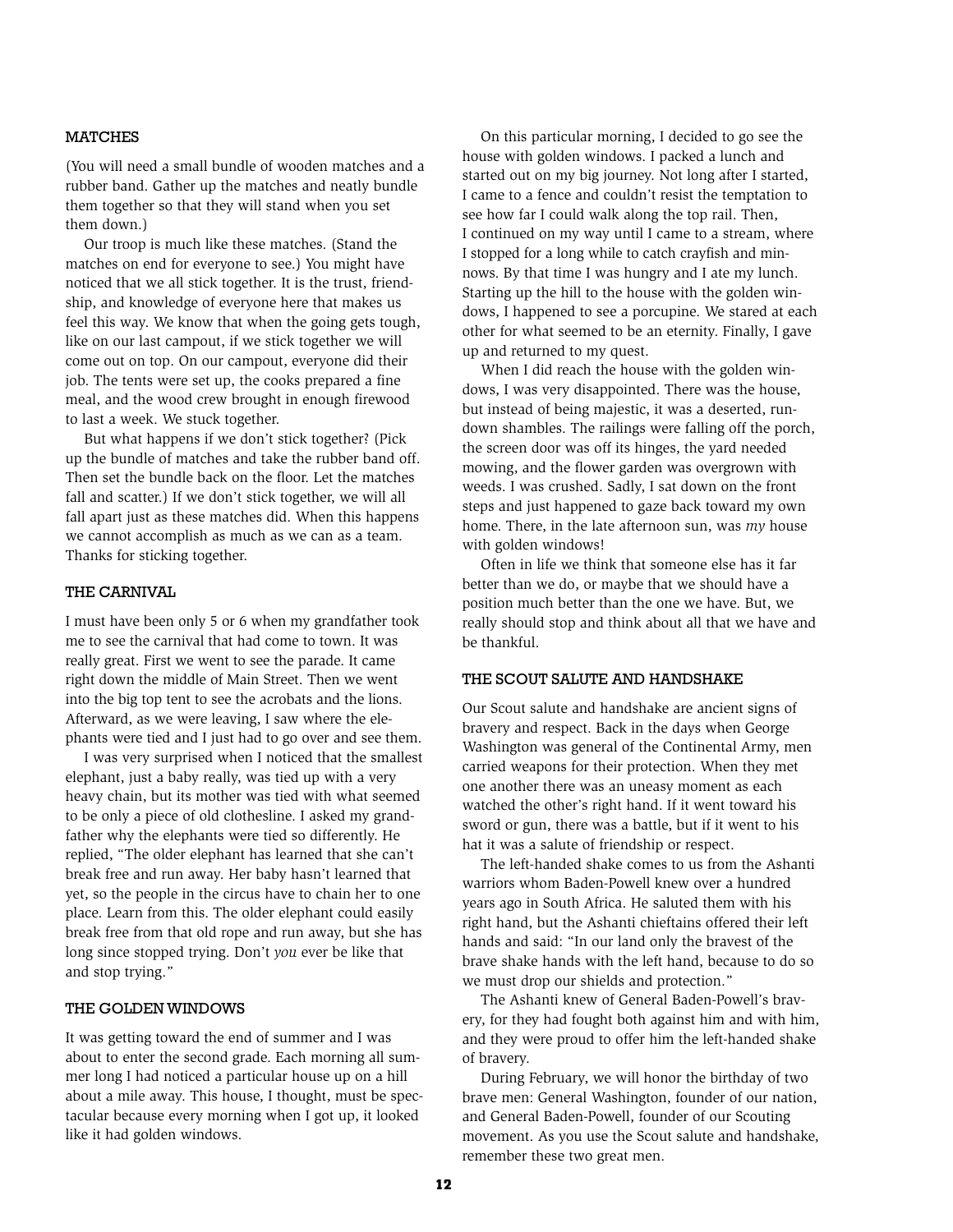### Everybody's Canoe

A young Indian brave was busy at work carving a canoe out of a log. As he worked, members of his tribe passed by. They all had a piece of advice to offer the young man.

"I think you are making your canoe too wide," one of them said. The young brave, wishing to show respect for the advice of an elder, narrowed the canoe.

A little later, another warrior stopped and said, "I'm afraid that you are cutting your stern too full," he said. Again the young brave listened to the advice of the elder and cut down the stern.

Very soon, yet another member of the tribe stopped, watched for a while, then commented, "The bow is too sheer." The young brave accepted this advice as well and changed the line of the bow.

Finally, the canoe was complete and the young brave launched it. As soon as it hit the water, it capsized. Laboriously he hauled it back onto the beach. Then he found another log and began his work anew.

Very soon, a member of his tribe stopped by to offer some advice, but this time the young brave was ready.

"See that canoe over there?" he asked, pointing to the useless craft on the beach. "That is everybody's canoe." Then he nodded at his work in progress. "This one," he said, "is my canoe."

### LOOK AT THE TURTLE

What can we learn from the turtle? First we see his shell, his armor, his means of defense. We are like the turtle in that we have many ways to protect ourselves our instinct to draw away from danger, to shelter ourselves from it, for example.

Secondly, we see the turtle's persistence. He's slow, he's plodding, but he always gets where he's going. His persistence is memorialized in the age-old story of the tortoise and the hare. The persistent tortoise outlasted the showy, flashy, and very fast hare. We can learn from the turtle that our greatest accomplishments do not come from skill alone, but require our persistence in striving for the goal, such as in our journey to the rank of Eagle.

Finally, we see that the turtle can go nowhere unless he first sticks out his neck. Again we are like the turtle in that we accomplish nothing until we dare to stick out our necks once in a while.

### A Scout Is Considerate

A person is considerate if he is concerned about the feelings of other people. With this basic idea in mind, what characteristics would make you considerate?

Being respectful and polite. Being helpful and courteous. Respecting the privacy of others. Respecting other people's property. Respecting the right of others to have different beliefs and ideas.

Have you heard the story about an old man who went to the Olympic Games in ancient Greece? He arrived late and not a single seat was left. A Spartan youth noticed the old man's problem and gave him his seat. A group of Athenian boys saw this act of courtesy and began to applaud. The old man turned to them saying, "Yes, you Athenians know what is right to do—but it takes a Spartan to do it."

Knowing what you should do to be courteous is not enough; you must put it into practice every day.

The courtesy you practice as a boy will make you a better man.

### **OUR FLAG**

Our flag stands for freedom and equality. It is the banner of a people who are still willing to lay down their lives in defense of right, justice, and freedom. It is the emblem by which we proclaim to the world that this is "the home of the brave and the land of the free."

Our flag is an emblem of true patriotism—the patriotism of deeds; the patriotism of courage, of loyalty, of devotion to freedom, justice, and humanity; the patriotism of men who have lived and died, not for themselves but for their country.

When we look at our flag—its stars and stripes, its vivid red, white, and blue—and read its story and hear its message, when we contemplate what our flag means and what it stands for, and when we consider the sacrifices made and the lives given so that our flag could still be flying over us today, we are quietly reminded to cherish, to protect, and to defend it.

#### **THE STATION**

Tucked away in our subconscious is an idyllic vision. We see ourselves on a long trip spanning the continent. We are traveling by train. Through the windows we drink in the passing scene of cars on nearby highways; city skylines and village halls; children waving at a crossing; cattle grazing on a distant hillside; smoke pouring out of a power plant; row upon row of corn and wheat; expanses of flatland giving way to rolling hillsides, mountains, and valleys.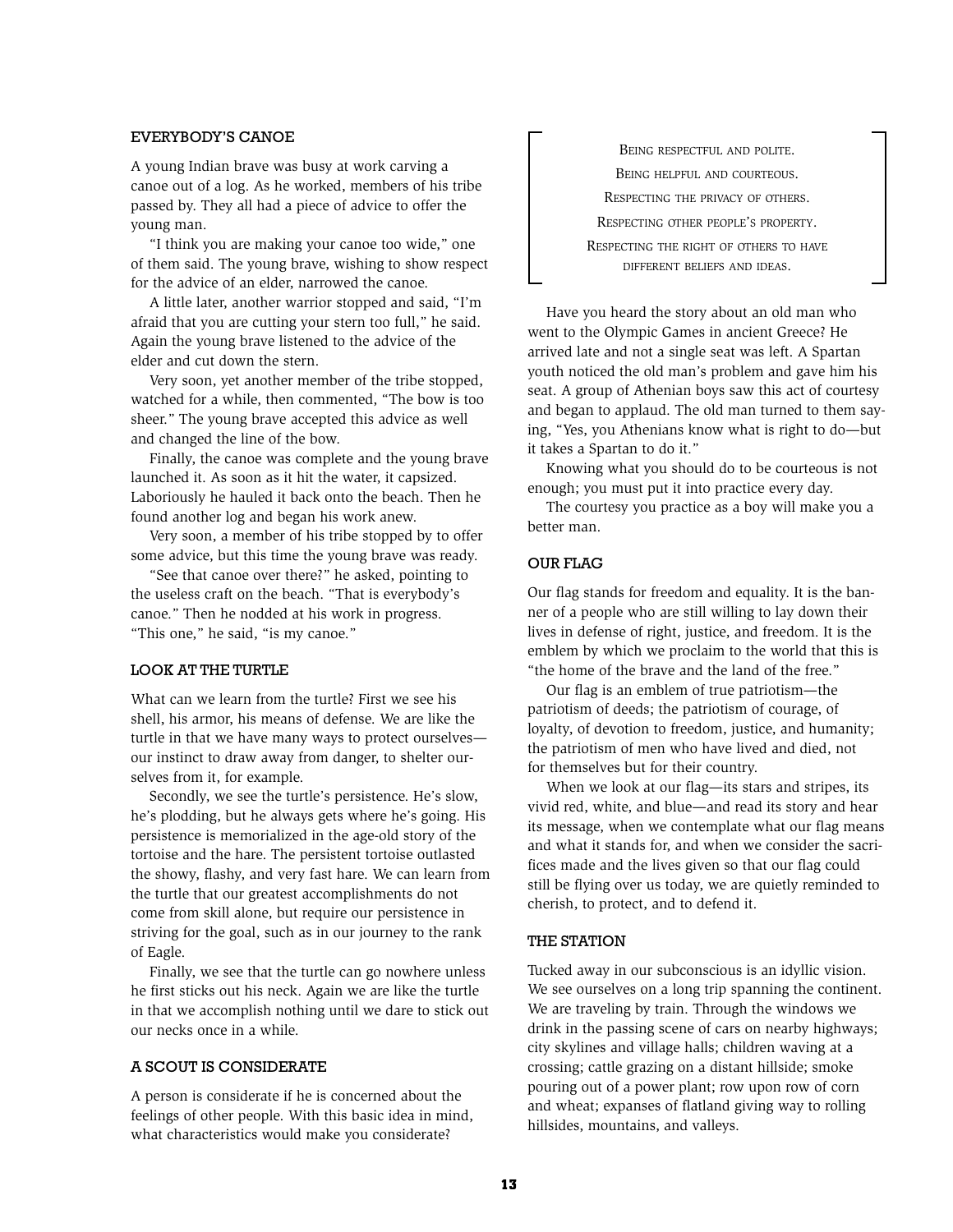But uppermost in our minds is the final destination. On a certain day at a certain hour we will pull into "the station." Bands will be playing and flags will be waving. Once we get there many wonderful things will come true and the pieces of our lives will fit together like a completed jigsaw puzzle. How restlessly we pace the aisles, cursing the minutes for loitering—waiting, waiting, waiting for the station.

"When we reach the station, that will be it!" we cry. "When I'm 18!" "When I can buy a new Mercedes!" "When I've put my last kid through college!" "When I've paid off the mortgage!" "When I reach the age of retirement, I shall live happily ever after!"

Sooner or later we must realize there is no station, no specific place to arrive at once and for all. The true joy of life is the trip. The station is only a dream. It constantly outdistances us.

"Relish the moment!" is a good motto, especially when coupled with Psalm 118:24: "This is the day which the Lord hath made; we will rejoice and be glad in it." It isn't the burdens of today that drive men mad. It is the regrets over yesterday and the fear of tomorrow. Regret and fear are twin thieves who rob us of today.

So, stop pacing the aisles and counting the miles. Instead, climb the mountains, eat more ice cream, go barefoot more often, swim more rivers, watch more sunsets, laugh more, cry less. Life must be lived as long as we go along. The station comes soon enough.

### Being Clean

(Have three handkerchiefs—one crumpled and soiled, one clean but not ironed, and one clean and ironed.)

Being clean and unspoiled seems like a simple thing, doesn't it? But it's really one of the toughest assignments in our Scout Law.

Think of what a soiled handkerchief goes through in order to be clean. (Hold up the soiled handkerchief.) It gets scalded in hot water. It gets soaked in harsh soap suds and strong bleach. It gets scrubbed or tumbled around roughly in a washing machine. Then it gets thrown around in a hot clothes dryer until it's dry. And then, the worst torture of all, it gets flattened out under a heavy, hot iron. But then when all that's done, the handkerchief looks like this, clean and unspotted. (Hold up the clean, ironed handkerchief.)

We must be willing to go through something like that if we are to be clean and unspotted. Turning your back on everything dirty is not as simple as it sounds. It often means making yourself unpopular with some people. Not going along with the crowd can be mighty rough. Or, if you have done wrong, it's extremely painful to admit what you've done and try to make it right again, to ask forgiveness. But these are the trials that

purify. You see, the tough treatment in the laundry of life can help you to be clean—if you can take it.

How about it? Will you settle for being unsoiled, like this? (Hold up the clean, but unironed, handkerchief.) Or would you like being clean, orderly, and unspotted, like this? (Hold up the clean, ironed handkerchief again.) A Scout is clean.

### A Quiet Hero

Barry Bonds probably hit another home run last night. Now, I know I'm going to ruffle a few feathers when I say this, but, Big deal! Another run. Yawn, hooray, ho-hum. It will be in the papers and discussed on sports talk shows, I'm sure. The guy is a real hero, right?

A couple of years ago at summer camp, I met another hero. He was a very small 13-year-old. And he was a very homesick Scout.

"Big deal," I hear someone out there echoing my comment, "a little wimp who can't stand to leave his mommy."

That's a pretty insensitive thing to say to a kid whose feelings are tearing him up to the point of crying in front of his friends—a kid who probably hates himself for being weak and feeling homesick. To make things worse we were at the base camp for our annual canoe trip on the rain-swollen Kippewa River in Canada and more than one boy (and leader) was having second thoughts. The homesick Scout came to me as we were loading the canoes.

"Mr. Sterrett, I don't think I want to go. I think I want to go home," he said. When he had made similar comments the night before, the other Scouts and leaders had joked and tried to distract him. But there comes a time when a boy has to either go forward or back.

We walked away from the others and I put my hand on his shoulder. "In five minutes, we'll be leaving," I said, "You can be in the canoe with us or you can be in the truck going back." And then, oh, how hard it was to do—I walked away and left him to his thoughts.

He came with us on the trip. A couple of his buddies gave him a friendly punch on his shoulder, but nobody cheered. His accomplishment wasn't printed in the papers or discussed on talk shows. Now, Bonds—he's okay. But to me, that Scout is a special kind of hero. The quiet kind.

#### Philmont

I remember my first Boy Scout meeting. One of the older Scouts gave us a slide presentation on his recent trip to Philmont. I went home so excited. I really wanted to go there. So I told Mom and Dad that when I was 14 I was going to Philmont Scout Ranch in New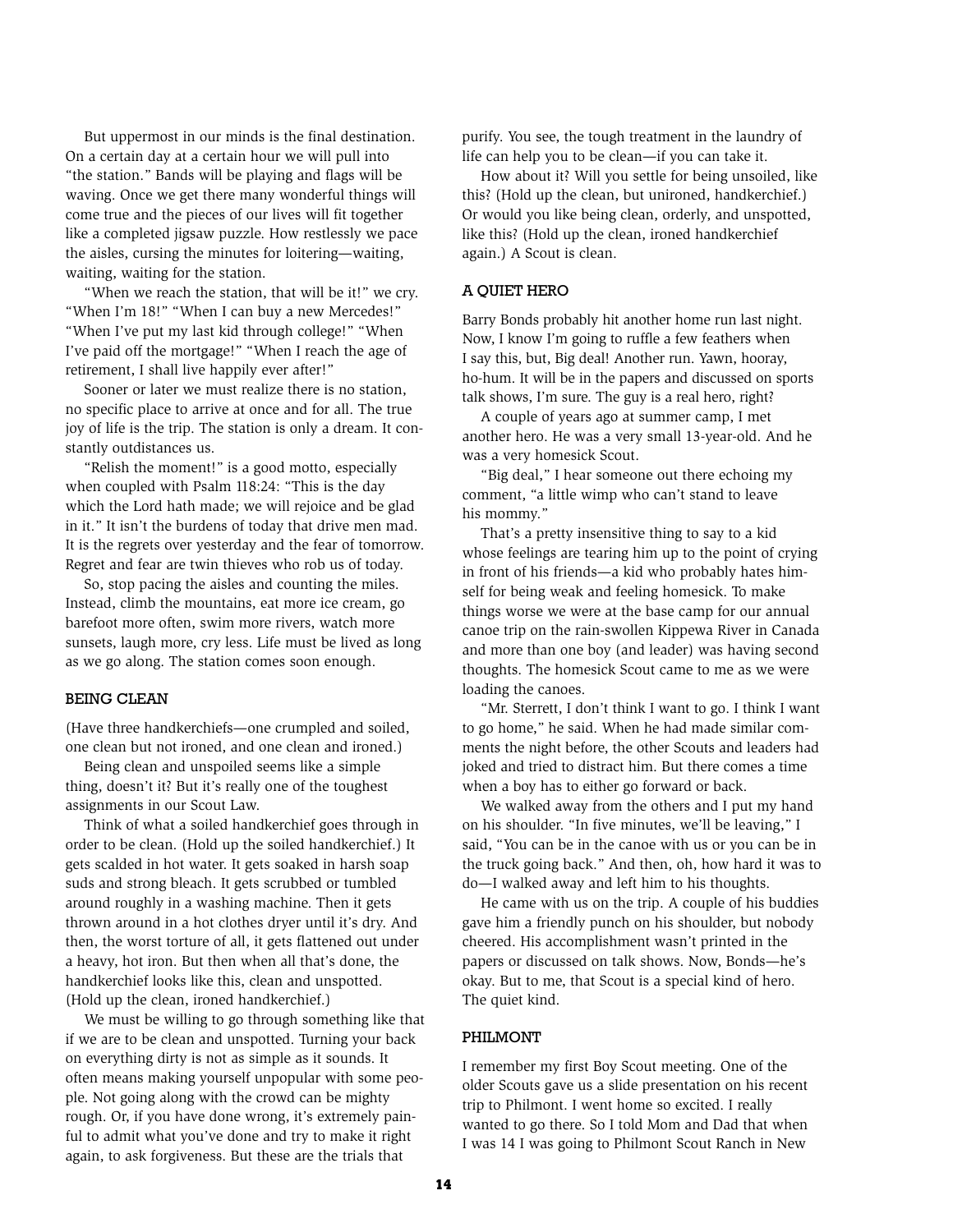Mexico. Dad asked how much it would cost. I told him only \$150, plus maybe another \$50 for expenses on the trip. (Things were a lot cheaper back when I was a kid.) Dad asked who was going to pay for the trip. I told him that I thought he would. Well, Dad set me straight right then. He reminded me that I had an allowance and I could save to go to Philmont.

I went up to my room and started figuring out how long it would take to save that much. Every week, Dad gave me 10¢ for each grade level I'd reached in school. In sixth grade I got 60¢ a week. In seventh grade I would get 70¢, and so on. That night I figured out that if I tithed my 10 percent to the church and spent nothing else I could afford to go to Philmont after my senior year in high school. I was crushed. I didn't think that I could go five years without spending anything. What was I going to do?

The next day Dad took me aside and suggested that I open a bank savings account and keep my money there so I wouldn't spend it. He added that Aunt Rae had heard about Philmont and she thought it would be a good idea if I started saving my money for a chance to go there. Well, Dad and I went to the bank and opened a savings account with the \$25 Aunt Rae had given me and the \$1.10 I had already saved. I got a job delivering newspapers and saved half of everything I earned. Then I found something out that I didn't know. The bank *paid* me to keep my money there. They called it *interest,* but to me, it was free money! That encouraged me to save even more.

Our neighbor, Mrs. Finney, asked if I could cut her grass during the summer, and I said, Sure! I put *all* of *that* money in the account.

It wasn't easy. I still remember having to deliver those newspapers in the pouring rain and the freezing snow. And then, cutting Mrs. Finney's grass when I wanted to be playing baseball. But by the time I turned 14 and was a First Class Scout I had enough money for my trip to Philmont. *I* had earned the money—no one else. I could pay my own way. That trip was all mine and it felt good going there. To this day, I'm still saving for things I want. Going to Philmont taught me how and it turned out to be a lifelong lesson.

### The Twins

One day a set of twins decided to move to a new town because they felt like they'd seen everything there was to see in their hometown. They started out together, but somehow along the way one twin had gotten ahead of the other one.

This first twin came to an old man sitting by the road just outside a nearby town. The twin stopped and asked the old man what the people were like in this town. The old man replied by asking the same question of him, "What were the people like in the town you came from?" The first twin said they were very unkind and harsh, not very friendly at all. The old man said, "I think you'll find that the people who live here are very much the same."

Not long after the first twin left, the second twin came across the same old man sitting by the same road. This twin stopped and asked the same question of the old man. The old man again replied by asking what the people were like in the town the twin had come from. The second twin said the people were all great. "I had a lot of friends and the people always tried to help others." The old man replied, "I think you'll find that the people who live here are very much the same."

The point here isn't about the people who lived in those towns, it is about how a person treats the people around him. If you treat others with kindness and understanding, they will treat you the same way.

#### Our Spiritual Compass

For Scouts on a hike or a canoe trip, a compass is an important tool. Because it gives you a stable reference point (magnetic north), you can set a course and follow it. As long as your compass is accurate and you don't damage it, it will serve you faithfully—if you trust it.

Our faith or spirituality is something like that. We have a point of reference that does not change: God. And we have a compass, so to speak, in our relationship with God. It's something we have learned and continue to learn about, just as we learn to use a compass properly.

We use our spirituality and faith to get us through this grand journey we call life. If we are prepared to trust the things we have learned about God, our spirituality can guide us through the joys and the temptations of life. We can use it to show us what service we can give and what potential dangers to stay away from. We can use it to guide us in our friendships, in our work, in what we say *to* people and *about* people, and in how we treat our natural world.

### **ATTITUDE**

Words could never adequately convey how great the impact our *attitude* can have on our lives.

The longer I live the more convinced I become that life is 10 percent what happens to us and 90 percent how we respond to it.

I believe the single most significant decision I can make on a day-to-day basis is my choice of attitude. It is more important than my past, my education, my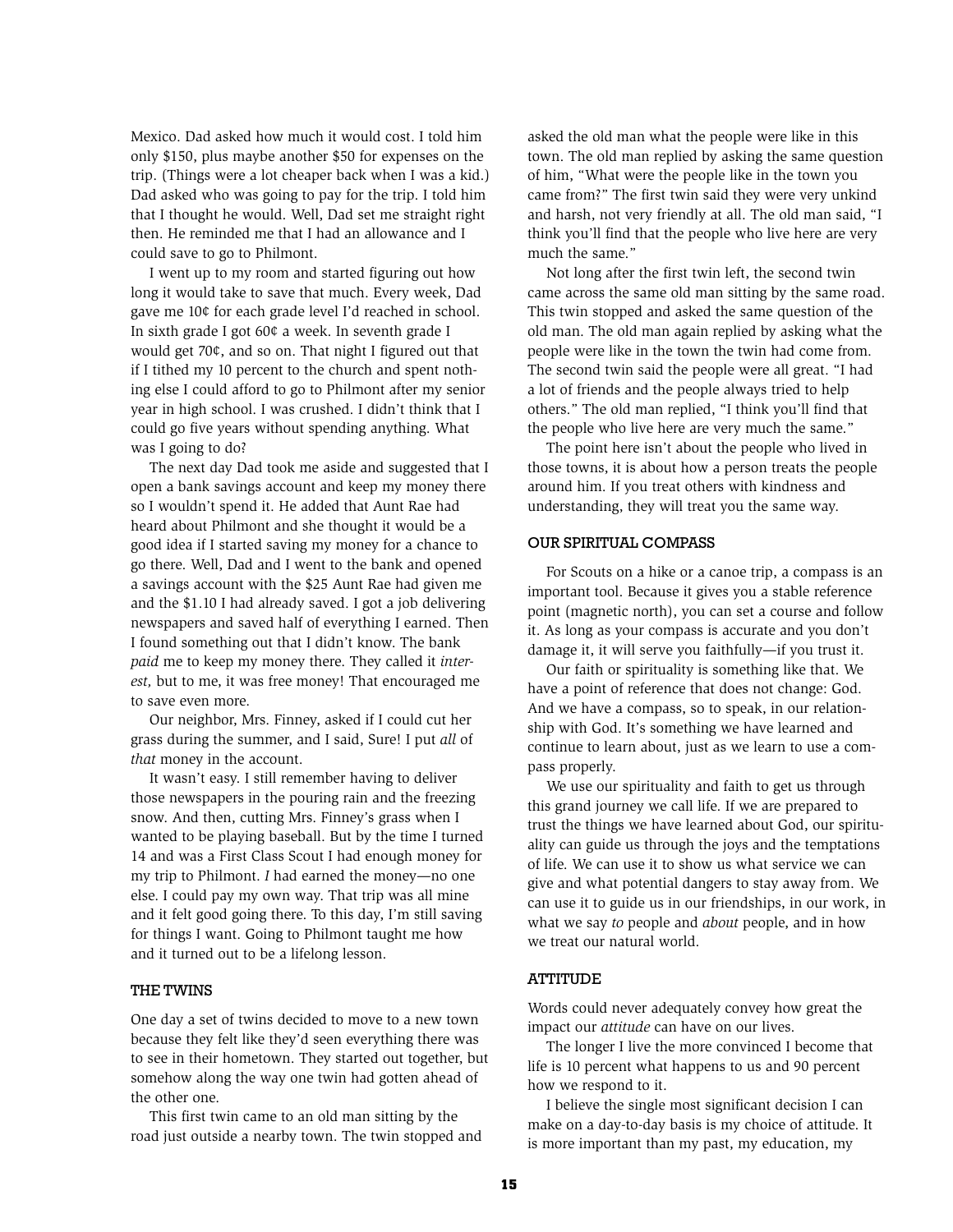bankroll, my successes or failures, fame or pain, what other people think of me or say about me, my circumstances, or my position.

Attitude keeps me going or cripples my progress. It alone fuels my fire or assaults my hope.

When my attitude is right, there's no barrier too wide, no valley too deep, no dream too extreme, no challenge too great for me.

### WE MAKE A DIFFERENCE

It was just about midweek during our annual canoe trip. Just as dinner was being served, an argument erupted between two of the older Scouts. After separating them and counseling with each of them, I went down to the lake for a little solitude. Somehow the group just wasn't coming together. I sat on a log with my feet propped up on two rocks resting in the water, trying to think of what I could do to make a difference.

Just about when I'd decided that the trouble was all due to some failing on my part, I looked up and noticed some huge thunderheads that had formed. How beautiful they were. Then something caught my eye across the lake. It looked as if diamonds were dancing toward me on the water! Closer and closer they came until they finally reached me. Hail! The hail started coming down harder and harder until I had to put my head down.

Still, the hail came down even harder. I pulled my jacket up over my head, but the hail was unrelenting in its force. There I was with my head between my legs, my eyes squeezed shut against the pain of the pounding hailstones, my nose only inches from the surface of the water, thinking, "Why me, God? Why me?" And the hail came down even harder. Finally, I opened my eyes and looked down below the surface of the lake. There, under the protection of my jacket, the underwater life continued as normal, while beyond the influence of my coat the lake churned with the fury of the hailstorm. It was only then that I realized what God was trying to tell me—I *did* make a difference.

We all make a difference to a Scout in life's storms. Just by being who we are, someone to come to with a problem, someone who can understand the differences of opinions, someone who stands for right and provides a good example. Just remember, we *do* make a difference.

#### WHOSE JOB IS IT?

This is a story about four people named Everybody, Somebody, Anybody, and Nobody. There was an important job to be done and Everybody was asked to do it. Everybody was sure that Somebody would do it. Anybody could have done it. But Nobody did it.

Somebody got angry about that, because it was Everybody's job. Everybody thought Anybody could do it but Nobody realized that Everybody wouldn't do it. It ended up that Everybody blamed Somebody when Nobody did what Anybody could have done.

#### SET OF THE SAIL

It's likely that several of you guys have done some sailing and found it to be a lot of fun. The amazing thing about sailing is that two sailboats in the same breeze can be going in different directions! I'm sure you've noticed that.

The same thing can be true of Scouts. Let me read you a very short play to show what I mean.

*Act 1:* Curtain! Two boys enter to join a Scout troop. The curtain closes. Time passes.

*Act 2:* The curtain opens again to show the same troop two or three years later. Where are those guys who joined in Act 1? Wait, there's one! Hey, he's an Eagle Scout now. And there's the other one! But look, he's wearing only a Second Class badge. Why?

Both had the same chances. One Scout sailed ahead, one limped along. Why? Must be the set of their sails!

- As Ella Wheeler Wilcox said:
- One ship drives east and another drives west With the selfsame winds that blow.
- 'Tis the set of the sails and not the gales
- Which tells us the way to go.

#### I Wish I Was Like That Brother

Upon graduation from college a few years back, a young man received a gift from his older brother. It was a shiny brand-new car, the car of his dreams! One morning as he approached the car, he saw a boy of about 12 peering through the windows into the car. The young man recognized him as the boy his parents paid to mow their lawn and shovel their sidewalk. Obviously enthralled with the car, the boy hadn't heard the young man approaching. "Is this your car?" the boy asked when he finally noticed the man.

"Yes, it is," the man responded proudly.

"Wow! This is a nice car!" remarked the boy. "How much did it cost?"

"I don't know," the man answered.

"It's your car, but you don't know how much it cost?" "No," admitted the man. "You see, my brother bought it for me."

"I wish ... I wish ... I wish... ," stuttered the boy. The man thought, *He's going to say, I wish I had a car like this.* "I wish I was like that brother!" finished the boy.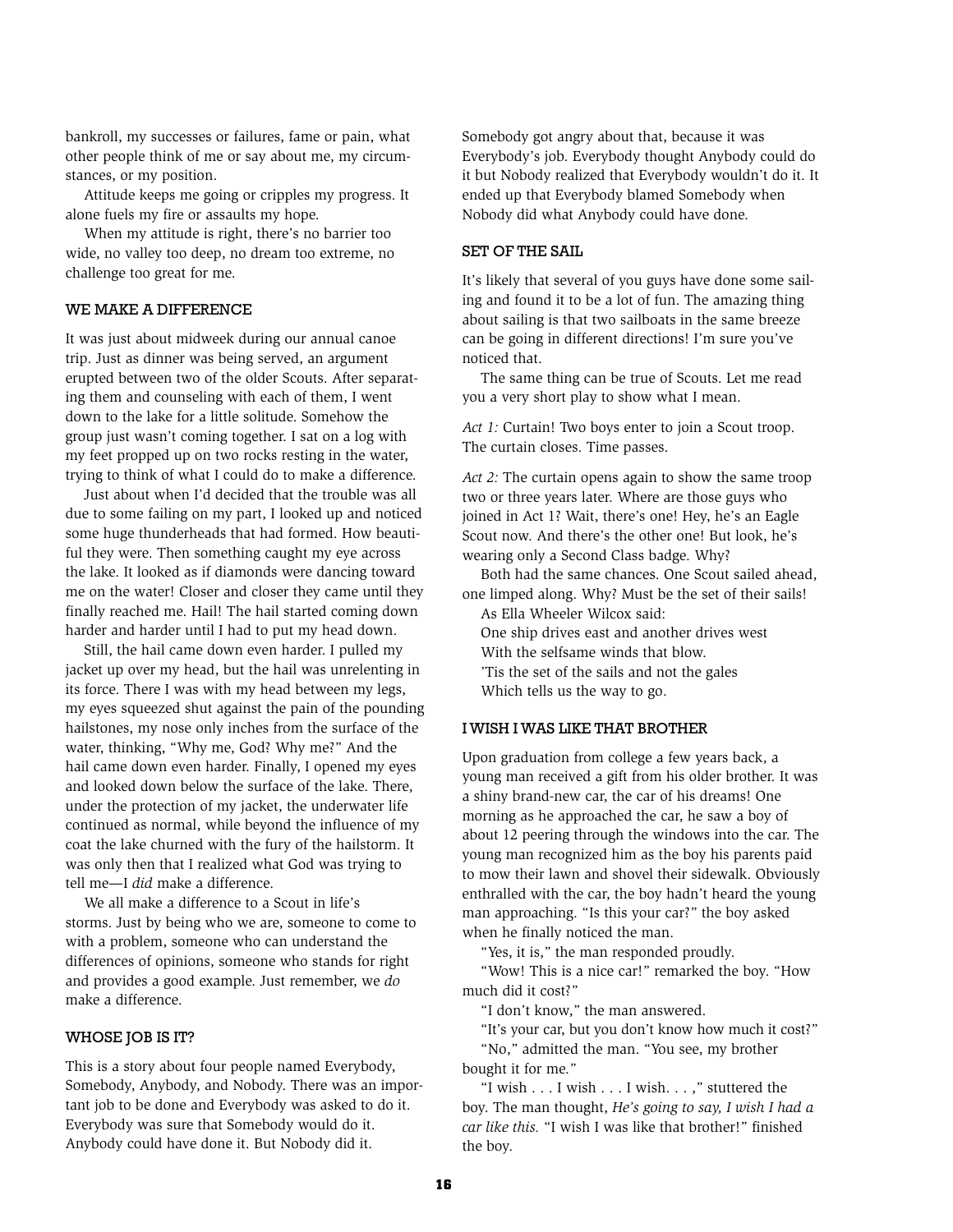Amazed at the boy's response, the young man offered to drive him around the block. The boy hopped in the car and soon asked if the man would drive him home. Thinking that the boy wanted to show off to his friends that he was riding in a new car, and since the boy and his own parents were such good friends, the man agreed. They drove more than a few blocks to where the boy lived and as he turned onto the street the man noticed that it wasn't the best-kept neighborhood. The houses were dirty and run down. He pulled up in front of the boy's house. "Please wait!" the boy yelled as he ran into the house.

*Oh, he's probably going to get his family so he can show off the new car,* the man thought.

The front door opened and out came the boy. In his arms he carried a smaller boy, his younger brother who had been crippled since birth. The older boy brought his brother out to the car, and exclaimed as he hugged him tightly, "See, just like I told you! It's a brand-new car! And someday, I'm going to buy you one just like it!"

How unselfish this boy was, to be the kind of brother who looked after the other one first.

What kind of Scout are you? Are you like the older brother?

### Two Monks

Two monks on a pilgrimage came to the ford of a river. There they saw a girl dressed in all her finery, obviously not knowing what to do since the river was high and she did not want to spoil her clothes. Without a thought, one of the monks took her upon his back, carried her across the river, and put her down on dry ground on the other side.

Then the monks continued on their way. But after about an hour, the other monk started complaining, "Surely it wasn't right for you to touch that woman. It is against the commandments to have close contact with women. How could you go against the rules of monks?"

The monk who had carried the girl walked along silently, but finally he replied, "I set her down by the river an hour ago. Why are you still carrying her?"

### Am I My Brother's Keeper?

Everyone, close your eyes for a minute and clear your minds. I am going to give you a question to ask yourselves, but I do not want you to answer it yet: "Am I my brother's keeper?"

Scouting is, of course, a time in your lives to have fun. But it has a very serious side as well. It is a time when you will learn many things to help you grow physically as well as mentally. It is hoped that you will learn to be responsible young men to your families, to other people, and to your fellow Scouts.

Caring about and helping others are a large part of being responsible, which forms the basis of all aspects of Scouting. For instance, you might know a skill and perform it very well while another Scout might be having a problem with it. Don't mock or belittle him. Take the time to show him the correct way to perform the skill. You might be wondering how that will help. Well, it will help in so many ways.

Naturally, it will benefit the boy you have stopped to help by building his confidence and enabling him to teach others. But, also, can't you see that you will be receiving the most benefit? You will have grown by showing others that you care. You will be looked up to as a leader. You will no longer be regarded as the student; you will now take your place as a role model and teacher, someone who is respected and admired.

So the next time I ask you to ask yourselves, "Am I my brother's keeper?" you can look at me and proudly say, "Yes, I am!" Just remember that the answer to this question is not just a commitment, it is a way of life.

### GIVE IT YOUR ALL!

(You will need one baking potato and two plastic drinking straws.)

(Hold up the potato.) Scouts, think of this potato as your obstacle to a desired goal, whether it's your advancement to Eagle Scout or earning money for that new mountain bike you want.

(Hold up the first plastic straw in your other hand.) Now think of this straw as your desire to reach your goal on the other side of the obstacle—in this case, the potato. (Push the straw against the potato. The straw will bend over.) Notice that if you go at your obstacle halfheartedly, your will to reach your goal is easily bent. You are easily kept from your goal.

(Now take the second straw and hold it in your fist, placing your thumb over the open end of the straw.) But, if you are willing to give it your all, you can easily reach your goal on the other side! (Thrust the straw at the potato, keeping your thumb over the open end of the straw. The trapped air in the straw makes it rigid and the straw is easily thrust cleanly into the potato. Hold up the potato and straw to show the Scouts that indeed you have reached your goal.) This demonstration was meant to show you the value of not giving up, even if an obstacle seems too great to surpass!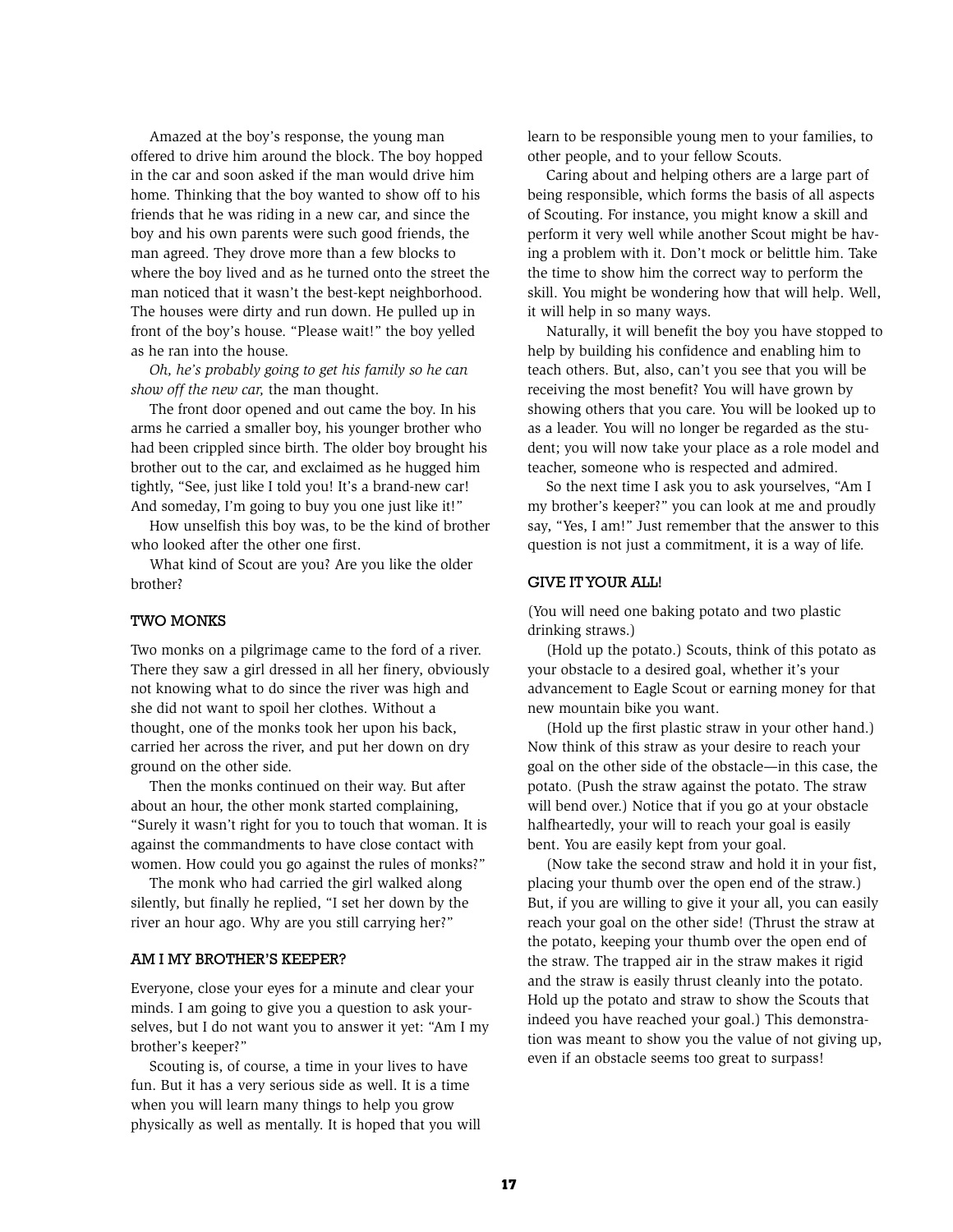### Turk's Head

(Make a large Turk's head knot about 4 to 6 inches around. Before your Minute begins, pass the Turk's head around for all of the boys to see.)

Who knows what this is? See how the strands of rope go in and around each other, and seem to never end? Working as a patrol, you boys are like the strands of this Turk's head knot, in that you must learn to work in and around other people to reach a common goal.

(Next, pull two opposite strands apart so that the shape of the Turk's head is distorted.) This is what happens when the patrol members do not work together: The patrol becomes *all bent out of shape.* (Begin rolling the knot around your fingers or hands; this should put the shape back into the Turk's head.) This external "working" could be the senior patrol leader or his assistant or even the Scoutmaster working with the patrol to set the example on working together.

### Losing Your Temper

(Hold up a hand ax for all to see.)

Scouts, I have in my hand a tool that helped the pioneers blaze a trail across our country. Many lives depended upon this instrument to protect, shelter, and feed them. The care and handling of the ax, of course, was given only to a very responsible individual, one who was certain to keep it sharp and clean, one who would know that placing the ax too close to a fire would heat up the metal and cause it to lose its temper, thus rendering it useless.

Just as the group of pioneers depended upon the ax, so do the people in your life depend upon you as a Scout. When you joined Scouting, it was you who promised to be an individual sharp of mind and clean of body, someone who could be entrusted with many responsibilities, including fire.

During your time in Scouting, you will undoubtedly be involved in an argument or some fiery discussion while on a campout. When things get out of hand, always try to remain calm and in control of yourself. If you become overheated in those situations and lose your temper, you'll find yourself rendered as useless as that ax.

### TWELFTH-POINT MINUTE

Many of you are members of a large, organized religion. You might be Catholic, Presbyterian, Baptist, Jewish, or any one of a number of others. As you know, part of being a Boy Scout is having a belief in God. Every time you repeat the Scout Oath or Law, you reconfirm that you will do your duty to God, and that you are reverent.

Keep in mind that some members of your patrol and troop might not belong to a regular church group. That doesn't mean they don't believe in a higher power. Native Americans believe that the Great Spirit is the life force that flows through all living things and controls the wind, fire, and the Earth. You might think of the Great Spirit as Mother Nature. Nature has created a world for its creatures that allows them to live and prosper, from the lowest insects to the mighty eagle. To me, that sounds like a higher power at work.

It doesn't matter to me how you believe in God whether you attend church every week or simply respect the power of nature as the Native Americans do. But I can't imagine how this world could have come to exist without God, and I don't want to think about where it will go if he isn't there to guide us.

#### A Good Turn

Does anyone know when the Boy Scouts of America was started? It was the year 1910. Now for a tougher question: Who started the BSA? Not Baden-Powell. He started Scouting in England. It was an American businessman, William D. Boyce.

In 1909, William Boyce was wandering around London and got lost in a dense fog. A young boy found him and led him to his destination. The boy refused to accept a tip from Boyce, saying that he was a Boy Scout. That intrigued Boyce, and he later asked the boy to take him to meet Lord Baden-Powell.

Because of that meeting, Boy Scouts of America was officially organized in 1910, and there have been more than 93 million Americans involved in the BSA since then.

The Scout slogan is "Do a Good Turn Daily." That is what the Boy Scout in 1909 did for William Boyce, and that is what you should always try to do, every day—a Good Turn, without expecting reward.

### THE X WORDS

There are two **X** words that we use frequently in Boy Scouting—e**X**perience and e**X**ample.

You learn Scout skills by e**X**perience. We know that the way to learn is by doing. When we go on camping trips, you get the e**X**perience you need to master your skills.

When you start to teach other Scouts what you know, you set the e**X**ample. But much more important than teaching Scout skills is the e**X**ample you set in your life. Do you always wear a clean uniform at Scout meetings? Are you careful with the language you use? Do you always finish your work before playing?

Remember to think about the two **X** words every day.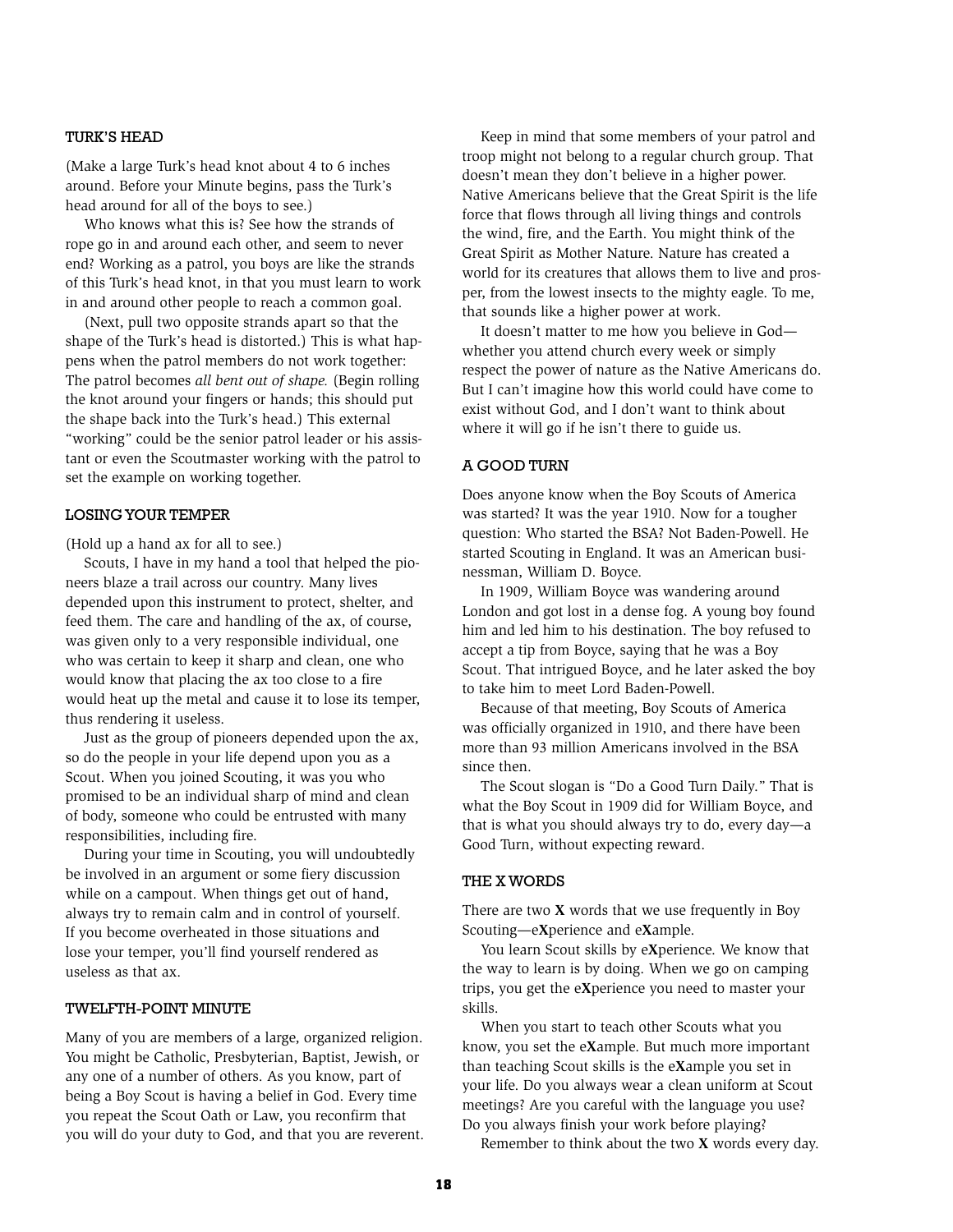### A Simple Cloth and a Common Thread

They are woven of simple cloth and common thread. They are no more than an inch and a half in diameter, and weight no more than a couple of ounces. They are priceless, yet cost less than a dollar. They have the power to turn struggle into courage. Self-doubt into self-esteem Indecision into leadership The unknown into knowledge And the most magical metamorphosis of all, the transforming of a boy into a man. What are these mysterious things: merit badges.

#### Two Kinds of Buckets

(You will need two buckets that are the same size to make this effective.)

Two buckets equal in size when filled to the rim will hold about the same amount of water. Neither bucket has a hole so, as long as they are not moved, they are equally effective holding water. However, one bucket has a bail, or a handle to carry it by, and the other does not. Have you ever tried to carry a bucket without a handle? The water will slosh out and you usually spill most of the contents. The bucket with a handle is easily movable, and the contents can be carried with little or no spillage. (You might have two Scouts demonstrate moving the two buckets.)

People are sometimes a lot like the buckets. Some are out of control; leaving splashes everywhere, they go for someone to clean up after. Others are like the bucket with a handle, leaving no mess or bother. Which kind of bucket are you?

### Parable of the Toothpaste

(You will need a small tube of toothpaste to make this-effective.)

Have you ever squeezed too much toothpaste out of a tube of toothpaste and tried to put it back in the tube? It can't be done, can it? No matter how hard you try, the toothpaste is out of the tube forever.

Toothpaste is similar to unkind words. Once unkind words come out of your mouth, you cannot take them back. So when you are tempted to say something unkind, remember the parable of the toothpaste, and keep the unkind words to yourself.

#### Three Uniforms

Tommy Lasorda, former manager of the Los Angles Dodgers, says that he has worn three uniforms in his lifetime, and that all three were very important to him. The obvious one is that of Dodger blue, as he managed the Dodgers to many pennants and World Series during his colorful baseball career. The second uniform was when he served his country and wore the uniform of the U.S. Army, and distinguished himself as a good soldier. The third uniform, of which he is equally proud, was when he was a young boy, and he wore the uniform of the Boy Scouts of America.

### Cork in a Soda Bottle

Hold up a soda bottle with a cork inside it and ask, "Does anyone know how to get the cork out of the soda bottle without breaking the bottle?" Allow Scouts to offer opinions of how this might be done, and allow several to try to get it out.

Ask, "Can you think of any items that would help get the cork out of the bottle?" Again you probably will get some more opinions. After hearing some ideas, pull a piece of heavy string out of your pocket, and ask if you believe that a piece of string will do the job. As you demonstrate, explain that the key to removing the cork with the string is a knot tied on the end of the string.

Run the knotted end into the bottle, turn the bottle upside down with the small end of the cork turned toward the crown of the bottle. Gently pull the string out, and as the knot slides against the cork, it will pop out. Explain that the knot is the key to the success of removing the cork. Add, "If something as small as a knot can serve such an important role, think how important each of you are to your patrol and troop."

#### **DETERMINATION**

Troop 3 in Youngstown, Ohio, recently had its first Eagle Scouts after being in existence for over 25 years. Troop 3 is a troop for Scouts who have mental and physical disabilities, and most of the Scouts are in their 30s and 40s. At the Eagle ceremony, five men received their coveted Eagle, after most of them had worked for the better part of 25 years earning the award, one small step at a time.

As you work on your advancement—I know you all get impatient and want to move along faster at times remember Troop 3 and the Scouts who spent 25 years working toward their goal of becoming Eagles.

#### Bull's-Eye

Many years ago a young man traveling through the countryside noticed that on many of the barns was a large bull's-eye painted on it with an arrow squarely in the center of the target. He thought he would like to meet the great archer, and asked around until he found out the name of the man, who lived in a nearby village.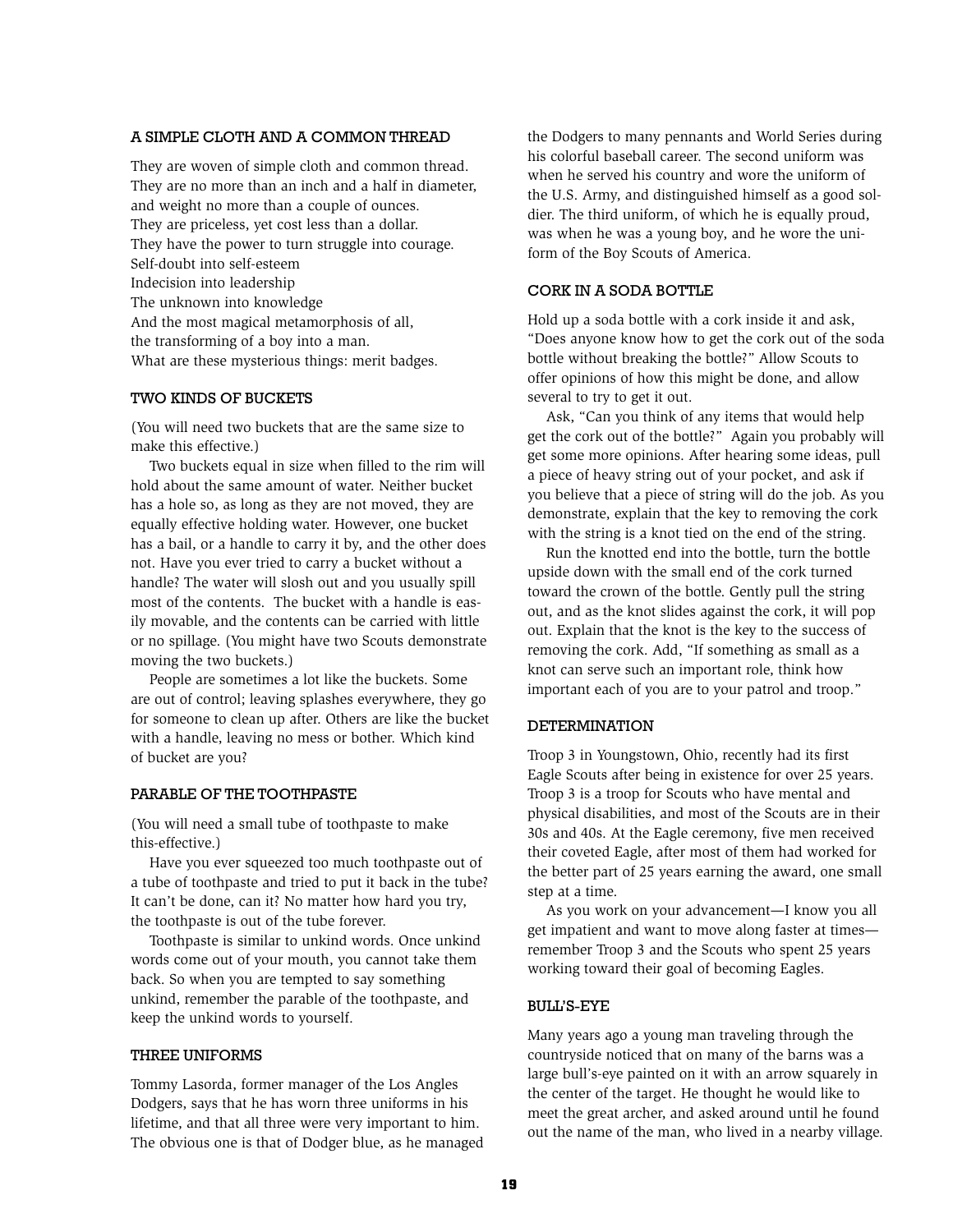He introduced himself, and asked the archer for a demonstration of his great skills. "Sure," said the archer, and they walked to the outskirts of town to a barn. He carried his bow and a quiver of arrows and several buckets of paint and some brushes. He selected a barn site, and carefully took aim at the barn, and hit it squarely in the middle. Then he walked up to the arrow, and carefully painted the bull's-eye around the arrow. He then proudly stood back and admired his work.

The moral of the story is to not be misled by things as they sometimes appear. Often, things are not as they seem.

#### Three Brick Masons

Three brothers were all equally skilled at a craft taught to them by their father, that of a brick and stone mason. The work was hard, as it required lifting heavy bricks and cement, and they were exposed to the elements of severe weather on a daily basis. However, they viewed their work very differently:

When asked what he was doing, the first brother said, "I'm making a living for my family" as he toiled.

The second brother replied, when asked the same question, "Can't you see? I'm laying brick."

But the third brother, working next to the other brothers, replied, "I'm building a beautiful cathedral."

As you go about your daily tasks, don't lose sight of what you are really doing with your life. Build cathedrals.

#### One Life

Taken from *The Real Jesus and Other Sermons,* by James Allan Francis. Philadelphia: The Judson Press, 1926.

A young man was born in an obscure village, the child of a peasant woman. He worked in a carpenter shop until he was 30, and then he was an itinerant preacher for three years. He never wrote a book. He never held an office. He never owned a home. He never had a family. He never went to college. He never put his foot in a big city. He never traveled more than 200 miles from the place he was born. He never did one of the things that usually accompany greatness.

While he was still a young man, the tide of public opinion turned against him. His friends deserted him. He was turned over to his enemies. He went through the mockery of a trial. He was nailed to a cross between two thieves. While he was dying, his executioners gambled for the only piece of property he had on earth, and that was his coat. When he was dead, he was laid in a borrowed grave through the pity of a friend. Twenty centuries have come and gone, and today his is still the central figure of the human race.

All the armies that have ever marched, all the navies that have ever sailed, all the parliaments that have ever sat, and all the kings that have ever reigned, put together, have not affected the life of man like the life of one man, Jesus Christ.

#### **ASPENS**

If you have ever seen a grove of aspens wave in a breeze, you have witnessed the strength and beauty of the trees. A grove of aspens can withstand the mighty forces of nature because they are tightly bound together, both in their trunks and limbs, and in their root systems, and each tree draws strength from the others. However, one aspen standing alone would soon split or break in the force of a big wind.

Your patrol is a lot like a grove of aspens. The strength and teamwork of a group of guys can accomplish tasks that would be impossible for individuals working independently. Each patrol member brings skills and talents that compliment the other members of the patrol.

#### The Lead Steer

In the early 1800s, before railroads, the only way to move cattle from the west to the big cities was to drive the huge herds of cattle across the planes to places like Kansas City and St. Louis. Trails like the Chisholm Trail were marked as the best routes that would provide water, food, river crossings, and safety from man and beast. Cowboys would be on the trail for weeks at a time moving the cattle before finally arriving at their destination.

Each herd had a lead steer, which was usually an older longhorn steer that led the way along the trail. The cowboys would get the lead steer moving each morning, and he would slowly start leading the way up the trail to the destination. The herd would fall into line behind the lead steer and follow him. Cowboys would ride on the flanks and the rear to keep the stragglers from wandering away from the herd.

The lead steer was trained to lead the herds. After completing a trail drive, the cowboys would drive the lead steer back home to lead another herd up the trail, and this would be repeated time and again. The story of the lead steer points out that leadership is a skill that can be taught, and as a Scout you will be given many opportunities to learn leadership skills and to be a leader.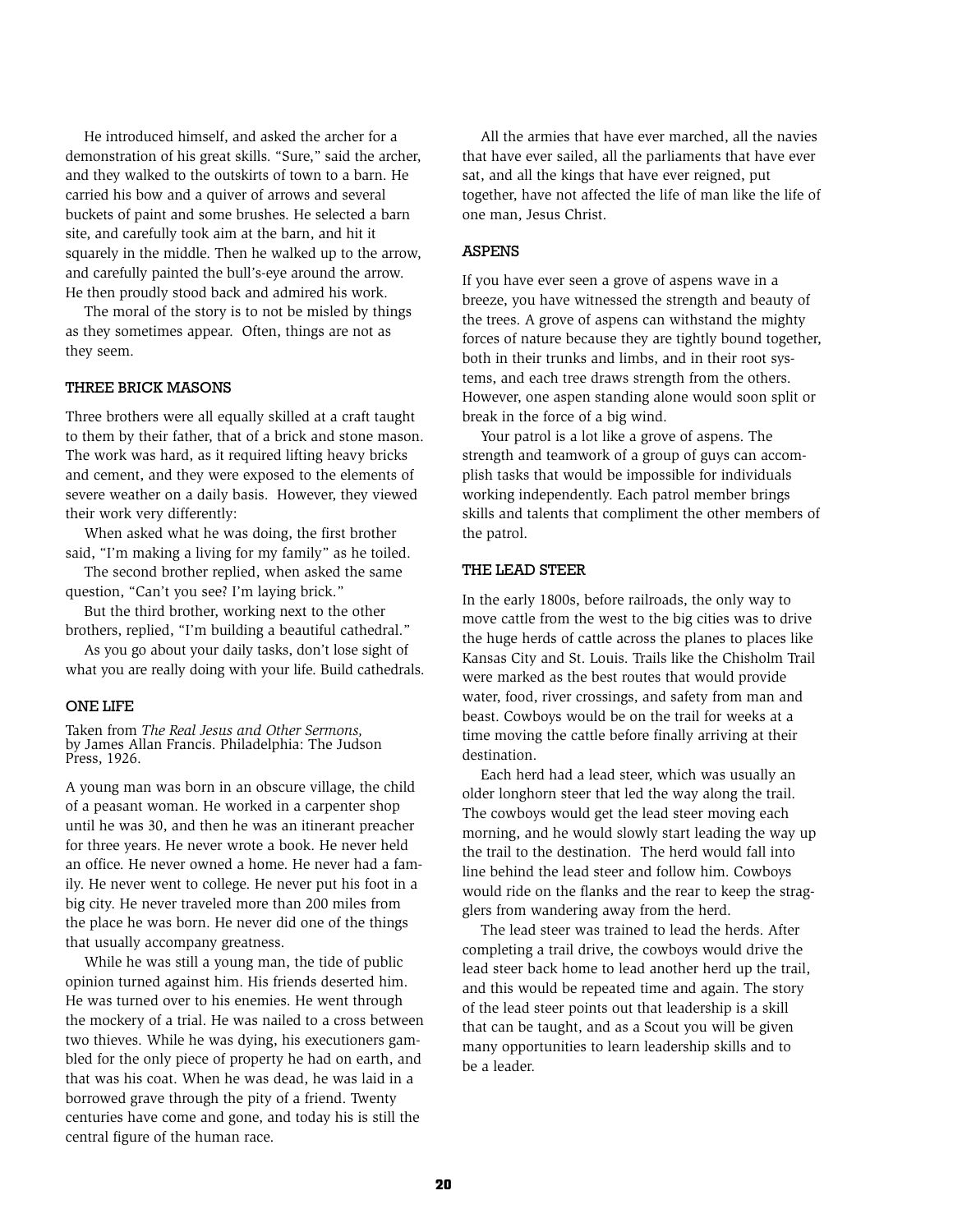### **WISDOM**

Walt Disney was once asked what a person would need to do to be like him. Disney named four steps:

- **1.** Think! Think about the values and principles that guide you in your business and personal life.
- **2.** Believe! Believe in yourself.
- **3.** Dream! Dream of something you want to do.
- **4.** Dare! Dare to make your dream a reality.

#### Traditional Irish Blessing

May the road rise up to meet you. May the wind always be at your back. May the sun shine warm upon your face, and the rain fall soft upon your fields, and unto we meet again, may God hold you in the hollow of his hand.

#### **CHARACTER**

A Scoutmaster asked his troop to define character. One Scout said character is "thinking good thoughts," and another said it is " being a good citizen." Another said character is having good morals, and another said it is "being honest and courageous."

A young Scout held up his hand and when called upon said, "Character is what you do when nobody's looking."

### THE ORIGINAL SCOUT LAW

At the BSA's first annual meeting in 1911, a committee was charged with "Americanizing" Lord Baden-Powell's Scout Law.

B-P's Scout Law had nine points, covering the virtues of trustworthiness, loyalty, helpfulness, friendliness, courtesy, kindness, obedience, cheerfulness, and thriftiness. The BSA committee changed the wording to each point but retained their meaning. At the urging of James E. West, three points were added: brave, clean, and reverent. West was particularly adamant about adding "reverent" because, he said years later, "I felt then, as I feel now, that there is nothing more essential in the education of the youth of America than to give them religious instruction."

### A Turkey Experience

A flock of turkeys had a training meeting. All the turkeys went, and there, the head turkey taught them how to fly.

At first they were taught how to make short flights off the fence to the ground. This was certainly new to them, and it was very fun. Then they'd glide from the top of the shed. Wow! That was exciting!

Eventually, they learned how to take off from a running start, glide and flap, and slowly lift. They learned how to catch thermal wind currents, soar up and fly high into the sky! And even do some fancy acrobatics.

They could look down and see the whole farm in great detail. They could see what was on the other side of hills and woods that had previously blocked their view. They could see vast horizons that they had never known.

It was a wonderful and exciting and exhilarating experience. And after the meeting, all the turkeys walked home.

Moral of the story: Put to practice the skills that you learn.

#### Achieving a Goal

Have you ever had an assignment or task that was so large that you were overwhelmed with the size of it and didn't know where to begin? When you are faced with such a task, ask yourself this question: If you had to eat an elephant, how would you approach it? The answer: one bite at a time. You would do the big assignment just like eating an elephant, one bite at a time.

# Everything I Need to Know About Life, I Learned From Noah's Ark

Everything I need to know about life, I learned from Noah's ark. One: Don't miss the boat. Two: Remember that we are all in the same boat. Three: Plan ahead. It wasn't raining when Noah built the ark. Four: Stay fit. When you're 600 years old, someone may ask you to do something really big. Five: Don't listen to critics; just get on with the job that needs to be done. Six: Build your future on high ground. Seven: For safety's sake, travel in pairs. Eight: Speed isn't always an advantage. The snails were on board with the cheetahs. Nine: When you're stressed, float a while. Ten: Remember, the ark was built by amateurs, the *Titanic* by professionals. Eleven: No matter the storm, when you are with God, there's always a rainbow waiting.

#### Parable of the Mule

This parable is told of a farmer who owned an old mule.

The mule fell into the farmer's well. The farmer heard the mule "praying"—or whatever mules do when they fall into wells.

After carefully assessing the situation, the farmer sympathized with the mule, but decided that neither the mule nor the well was worth the trouble of saving.